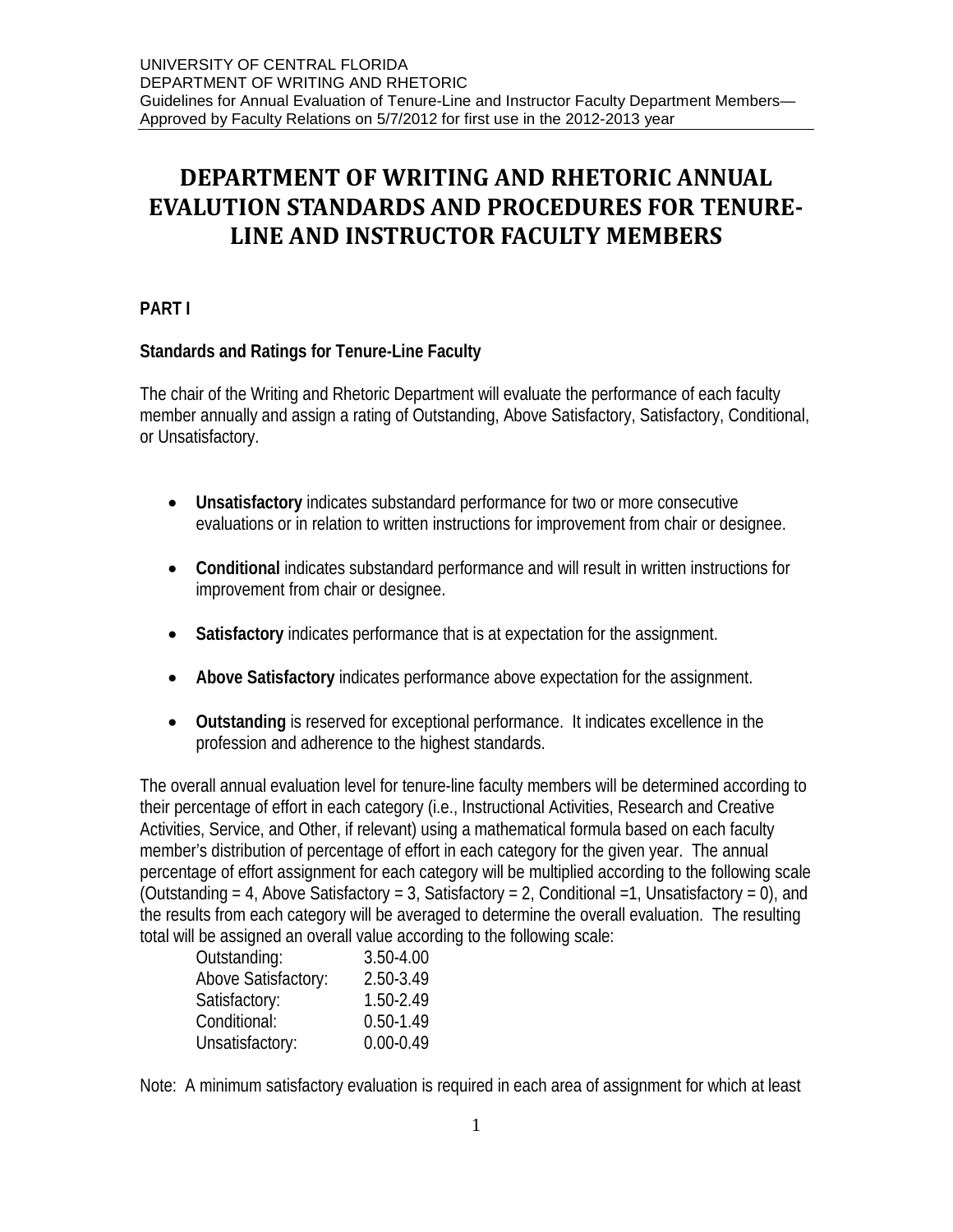5% of annual FTE is assigned in order to receive an above satisfactory or outstanding overall evaluation. If a faculty member receives a less than satisfactory evaluation in any area of assignment for which at least 5% FTE is assigned in two consecutive annual evaluations, he/she cannot receive a rating above conditional for the overall evaluation.

### **Assignment of Percentage of Annual Effort**

Each faculty member's annual assignment of effort will be determined by the department chair and will depend on each person's assignment of particular duties.

For tenured and tenure-earning faculty, each three-credit course taught (excluding summer courses) will be assigned no less than 10% and no more than 12.5% (unless special arrangements are made with the Chair) of the faculty annual effort. Generally, 10% of annual effort will be assigned only for courses that a faculty member has taught before, have an initial enrollment at or below the course standard, do not require any significant revision, or are taught in multiple sections.

Also, 12.5% of effort will typically be awarded only for courses that faculty members are teaching for the first time or revising significantly for delivery in a new mode of instruction for the first time. In rare cases, the chair may assign more than 12.5% for a particular course (e.g., a large lecture course) if there is a substantial increase in student credit hour production without significant additional costs to the department**.**

Faculty who wish to emphasize research productivity may request in writing that the minimum of 10% annual effort per course be applied to their assignments of percentage of annual effort. The effort that would have been otherwise assigned in teaching must be assigned to research. (For example, a faculty member whose fall/spring teaching assignment is five courses and who has no "other duties" assignment would have the following percentages of annual effort: Teaching = 50%,  $Research = 40\%$ , Service =  $10\%$ .

Generally, each tenured faculty member will be assigned 10% of his/her annual effort for service, with the exception of those whose teaching loads are reduced due to administrative duties. Generally, tenure-earning faculty will be assigned 5% of annual effort for service, with the remaining percentage of annual effort will be added to the research assignment. (For example a typical annual assignment of effort for a tenure-earning faculty member would be Teaching = 55%, Research =  $40\%$ , Service =  $5\%$ ).

# **I. TEACHING AND INSTRUCTIONAL ACTIVITIES**

The Department of Writing and Rhetoric is committed to excellence in teaching and maintaining the highest standards of the profession. The criteria that follow set minimum standards for satisfactory performance as well as for criteria for assessing contributions to the department's teaching mission that merit above satisfactory or outstanding evaluations. Note: Items in the list of criteria for Above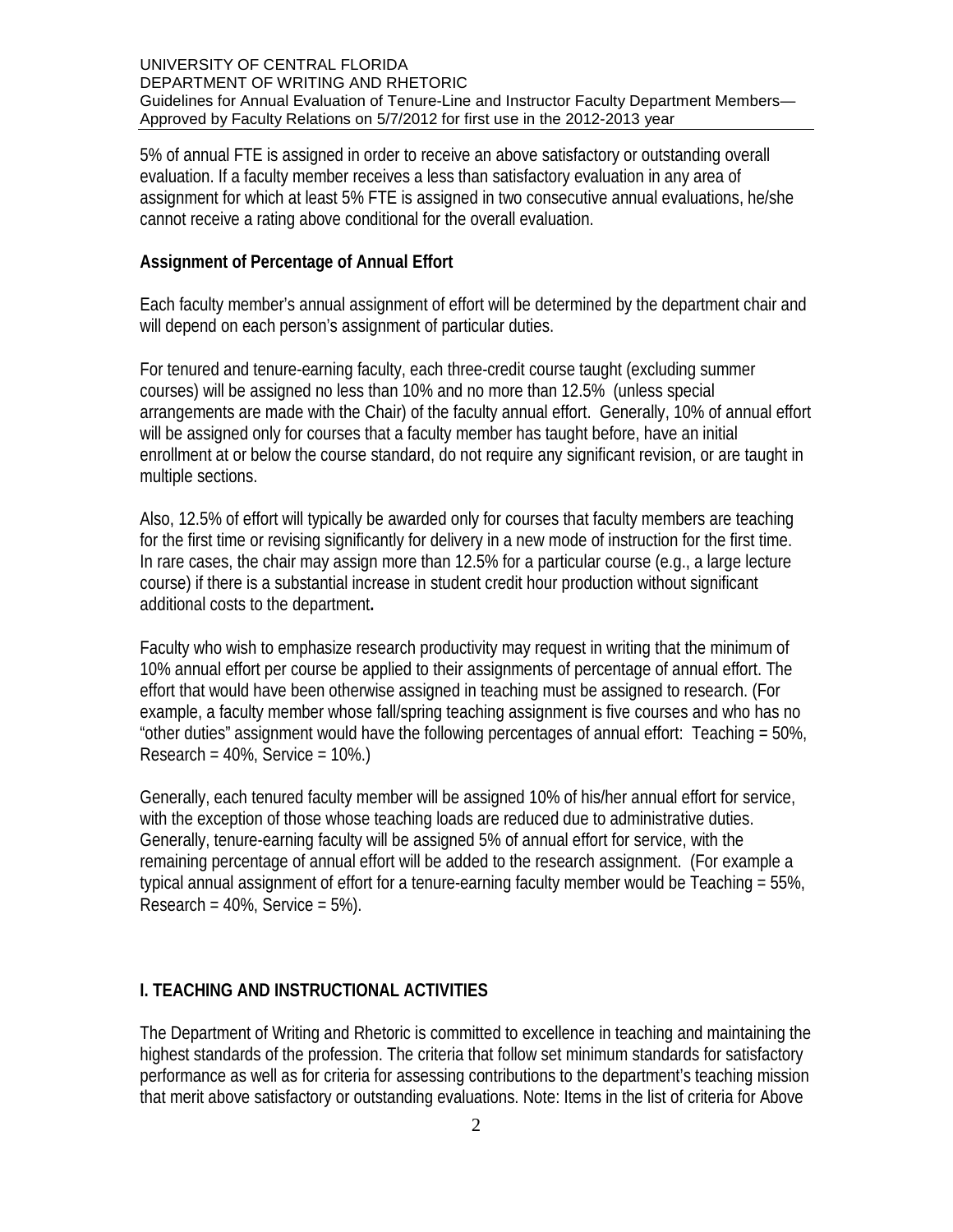Satisfactory performance can only be counted once in an evaluation cycle unless additional credit is approved by the Chair.

### **Unsatisfactory**

Failure to meet the minimum conditions for satisfactory performance for two or more consecutive evaluations or in relation to written instructions for improvement from chair or designee

### **Conditional**

Failure to meet the minimum conditions for satisfactory performance and will result in written instructions for improvement from chair or designee

# **Satisfactory**

The tenure-line faculty member will receive a rating of "Satisfactory" in teaching based on fulfilling all of the following standards:

- 1. Meets classes on a regular basis as scheduled or has an appropriate presence in on-line courses or components thereof
- 2. Holds scheduled office hours
- 3. Replies in a timely fashion to student inquiries
- 4. Provides effective and accurate advisement when requested
- 5. Submits book orders on time as required by state legislation
- 6. Provides clear, detailed course syllabi that meet the university requirements
- 7. Provides regular evaluative feedback on student assignments
- 8. Meets with students during the final examination period in compliance with university regulations
- 9. Submits grades on time

# **Above Satisfactory**

The tenure-line faculty member will receive a rating of "Above Satisfactory" if the faculty member meets the standards for a "Satisfactory" rating and in addition attains four of the following (Note: those who have observation of teaching staff and conducting workshops as part of their administrative assignments for other duties may not count those activities for teaching as well):

- 1. Has student evaluations in more than half of courses above the department or college mean. This standard will be measured by a comparison of the Overall Assessment of Instructor category for excellent and very good.
- 2. Teaches a graduate course in which the Overall Assessment of Instructor rating for excellent and very good is at or above department and college averages.
- 3. Supervises (as chair or co-chair) a completed MA thesis or Ph.D. dissertation.
- 4. Supervises (as chair or co-chair) a second completed Ph.D. dissertation or a second completed MA thesis
- 5. Supervises (as chair or co-chair) a Ph.D. student who successfully completes comprehensive examinations to advance to candidacy
- 6. Supervises (as chair or co-chair) a second Ph.D. student who successfully completes comprehensive examinations to advance to candidacy
- 7. Supervises (as chair or co-chair) a completed Honors in the Major thesis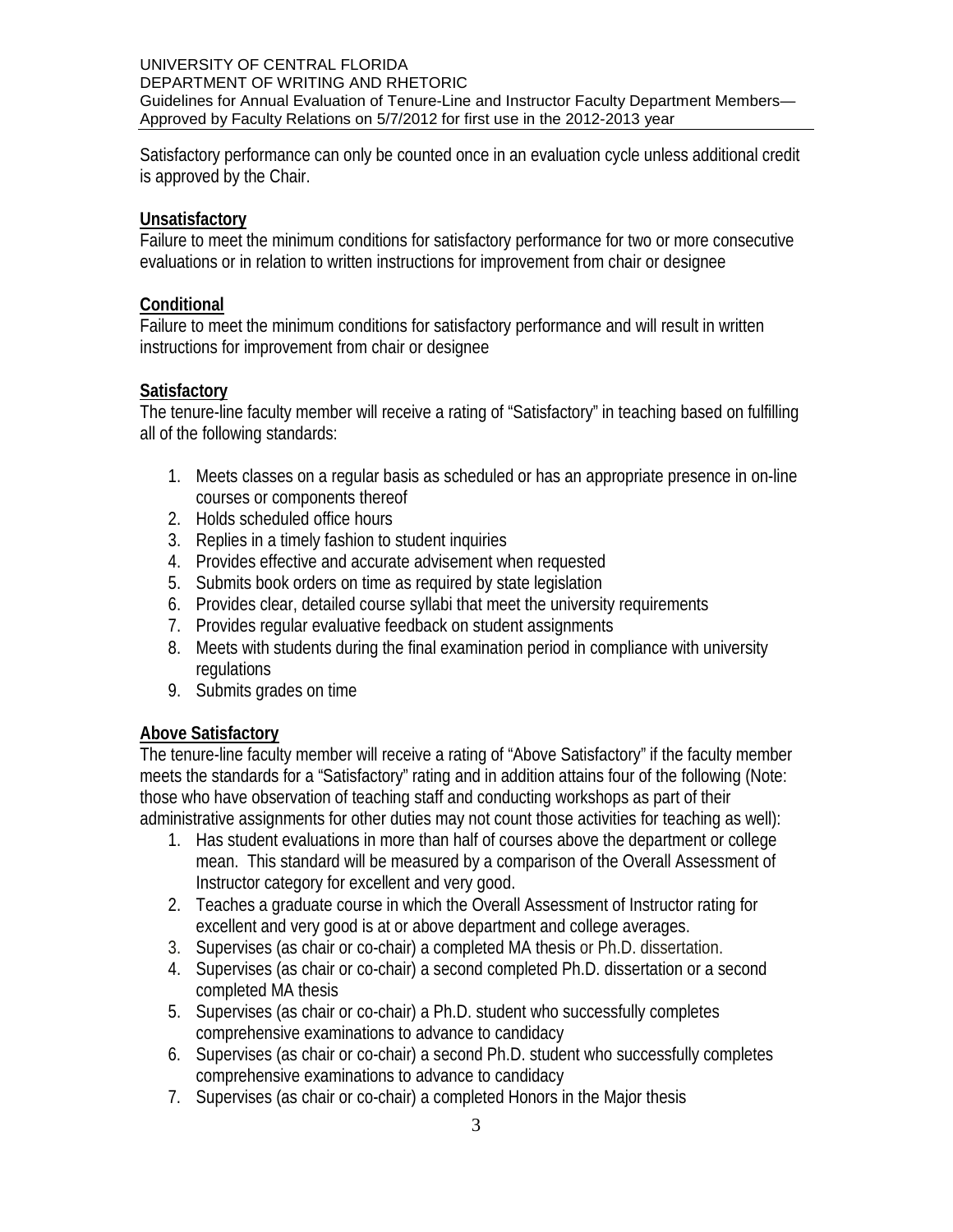- 8. Serves as a committee member for one completed Honors in the Major, M.A., M.F.A. or Ph.D. thesis or dissertation
- 9. Serves as a committee member for two additional completed theses and/or dissertations
- 10. Offers independent study courses or supervises an internship that totals at least two hours of semester credit (documentation must be provided)
- 11. Teaches four or more different courses (different preparations include different delivery modes—"M" "W") in the annual evaluation period (excluding courses taught in summer term)
- 12. Teaches a new preparation (includes a course taught for the first time, a course taught in a new mode of delivery, or a new topic in a special topics course)
- 13. Performs some other noteworthy teaching activity that is not included in other items. Faculty must provide documentation of such noteworthy teaching activity, and such activities must be approved by the chair or his/her designee
- 14. Creates and delivers a new service learning component or approach (consisting of at least one major assignment) within a course; course must be officially designated as a university service learning course or recognized by the chair as meeting the university service learning guidelines
- 15. Completes a faculty development conference sponsored by the UCF Faculty Center for Teaching and Learning or an equivalent workshop conducted by a professionally recognized organization
- 16. Teaches an Honors seminar or section of Honors composition in which the Overall Assessment of Instructor rating for excellent and very good are at or above department and college averages
- 17. Creates teaching materials and shares them with other faculty as vetted by the chair, the director of Writing Outreach Programs, the director of Degree Programs, or their designees (e.g. creates new course material in an FCTL workshop or shares the shell for an M or W course with another faculty member and serves as a mentor for that faculty member).
- 18. Observes teaching staff as an invited classroom evaluator at the request of the chair, director of Writing Outreach Programs, director of Degree Programs, or their designees.
- 19. Mentors new teaching staff: shares ideas, assignments, best practices, and syllabi with new faculty and GTAs (as needed by the director of Writing Outreach Programs, the director of Degree Programs, or their designees)
- 20. Receives a university grant awarded for developing teaching materials (e.g. FCTL, Information Fluency)
- 21. Conducts a workshop outside the department for a university or national organization (e.g. FCTL presentation or CCCC pre- or post-convention workshop)
- 22. Completes a faculty development institute sponsored by the UCF Faculty Center for Teaching and Learning or an equivalent workshop conducted by a professionally recognized organization (Note: the same FCTL workshop cannot be used in item #16 or item #20)
- 23. Participates in required teaching orientations and at least two workshops related to the teaching of writing and rhetoric
- 24. Mentors a student who successfully publishes or publicly presents writing originally produced in his/her own writing class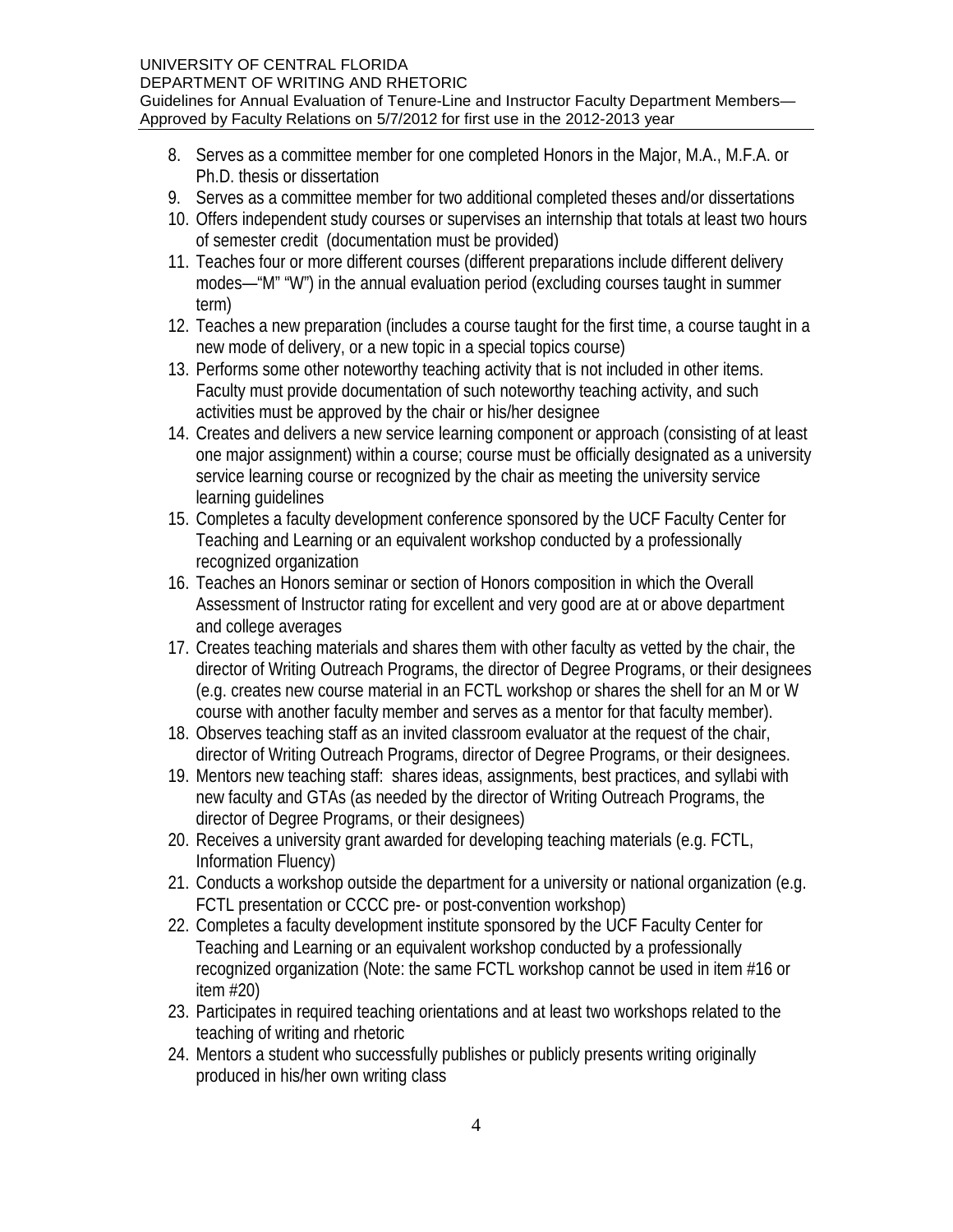25. Creates a substantive teaching portfolio in conjunction with a workshop (must submit documentation from the workshop organizer that an acceptable portfolio was completed)

# **Outstanding**

The tenure-line faculty member will receive a rating of "Outstanding" if the faculty member meets the standards for a "Satisfactory" rating and in addition attains one (1) of the following:

- 1. Fulfills six of the standards in the "Above Satisfactory" category
- 2. Wins a UCF TIP Award
- 3. Wins a CAH or UCF excellence in teaching award
- 4. Wins a teaching award from a regional, national, or international organization in the faculty member's discipline (Note: Appropriate documentation must be supplied by the faculty member.)

# **II. RESEARCH AND CREATIVE ACTIVITIES**

Research in the Department of Writing and Rhetoric is understood to include a wide variety of methods and genres for publication, including but not limited to historical or theoretical research, studies of classroom pedagogy, assessment of writing pedagogies and programs, rhetorical analysis of traditional and new media genres, linguistic analyses, and other creative and narrative genres. Note that the Department's Promotion and Tenure Guidelines require sustained record of peer reviewed publications for tenure and/or promotion. Because of the nature of the field, the Scholarship of Teaching and Learning is particularly relevant, as are pedagogical publications and assessment projects that result in significant contributions to the discipline as demonstrated through peer-reviewed publications, conference presentations, and invited lectures and workshops. Collaborative authorship is recognized as an established and valued practice for scholarship in writing and rhetoric.

It should be noted that, regardless of specialty, publications are the primary goal of scholarly and creative research. At the same time, it is recognized that the publication cycles of academic presses, journals, literary magazines, and the like may result in a faculty member's productivity being skewed from one year to the next. As a result, in some situations the chair may need to take into account faculty productivity in at least the two years immediately prior to the annual evaluation being conducted. For example, in the first case, faculty members who have published several articles in one year may not need to publish any articles in the next year to receive a Satisfactory ranking as long as they have met other of the listed expectations. In the second case, faculty members who have relied on conference presentations for a Satisfactory ranking in one year cannot expect conference participation to merit a Satisfactory in a second year of non-publishing, all other aspects being equal. At the same time, the chair should take into account a faculty member's forthcoming work (accepted, in press, or under contract, and work under consideration, including grant applications) in a third year of such a cycle in making this judgment. Although the chair may exercise some judgment in deciding when to give credit for publications in press, no publication may be credited in two annual evaluations unless it is of book length (in some cases, this could include editing a special issue of major journal).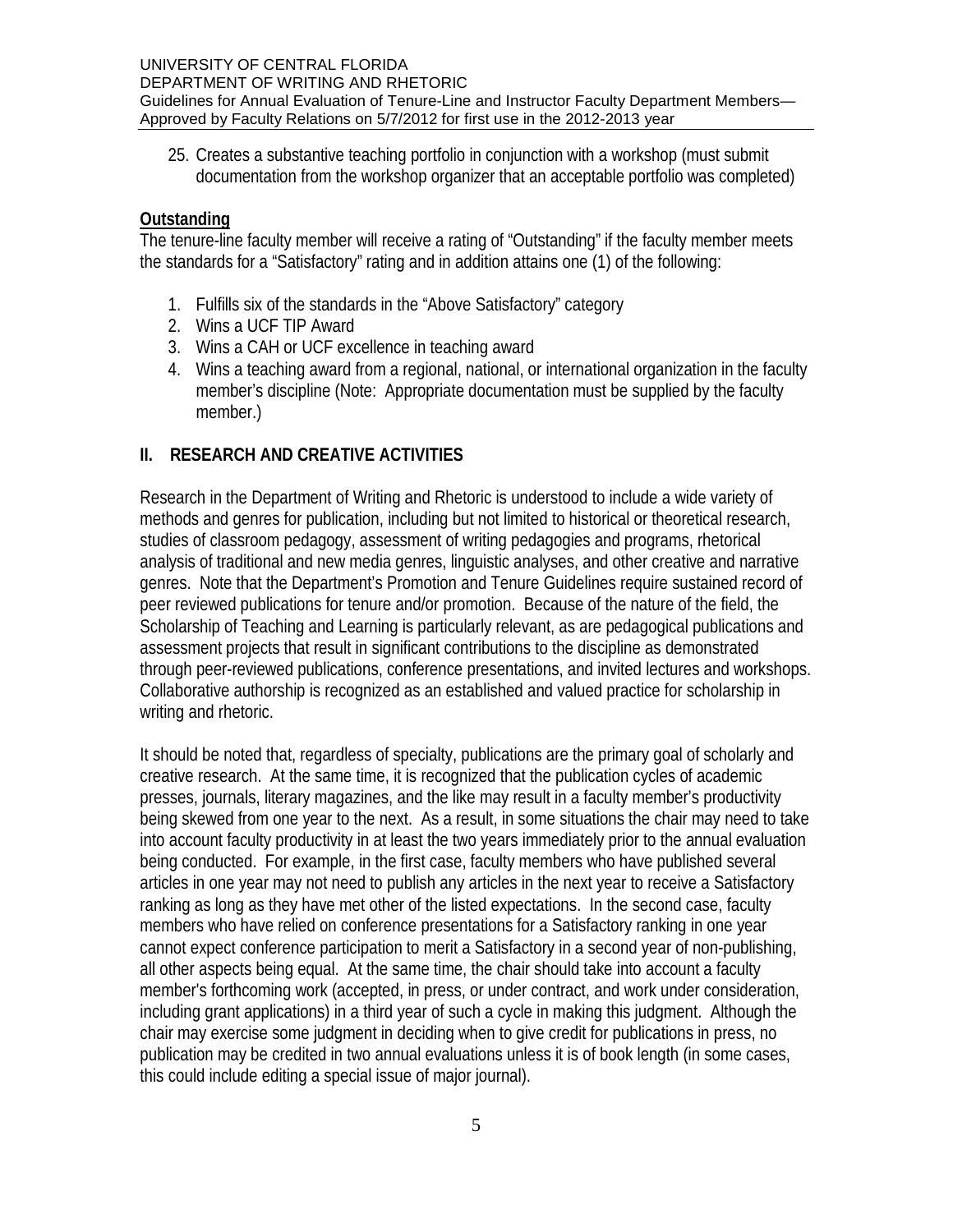For faculty members with a higher percentage of assignment dedicated to research than the department norm for research active faculty, those persons will be expected to produce at least one additional "satisfactory" criterion or its equivalent for each additional 10% of research designation to earn a "Satisfactory" rating. The same applies for "Above Satisfactory" and "Outstanding" Ratings. The inverse applies for those with a lower percentage of assignment dedicated to research than the department norm for research active faculty; one less satisfactory standard or its equivalent will be required for satisfactory, above satisfactory or outstanding ratings.

Faculty members with at least 30% of their assignment devoted to research must demonstrate evidence of sustained work pertinent to their fields of expertise as part of their research effort.

### **Special Cases**

Significant credit for a peer-reviewed book published by an academic press could be counted in the annual research review over a three-year period. If faculty members have used work on the book or acceptance of a contract to qualify for their ratings for a year or two years prior to the work's publication, then those years will be counted as part of the three-year span. If no credit has been awarded prior to the year of publication, credit can be given for up to two additional years after the year of publication (Note: Typically in the second or third year of credit, additional scholarly productivity would be expected for an Outstanding evaluation). In addition, faculty may receive credit in more than one year for substantial external grants that include multi-year funding.

In the evaluation process of research and scholarship, the chair is encouraged to consider qualitative measures whenever possible, weighing such factors as the relative ranking of publication venues (presses and journals), the acceptance rates for journals, the status of publication sites in the profession, and the competitiveness and academic standing of conferences and professional meetings.

In the case where a faculty member considers a publication normally qualifying for Satisfactory as having extraordinary merit or unusual influence on the field, that person may present a case for that item counting as sufficient for Above Satisfactory.

An increasing amount of publishing activity is occurring online, including the transition of established print journals to electronic formats. Therefore, no distinction will be made in evaluations between online and print journals per se. Rather, claims for the significance or special recognition of a publication will be based on the journal's prestige and not its format of delivery.

### **Unsatisfactory**

Failure to meet the minimum conditions for satisfactory performance for two or more consecutive evaluations or in relation to written instructions for improvement from chair or designee

# **Conditional**

Failure to meet the minimum conditions for satisfactory performance and will result in written instructions for improvement from chair or designee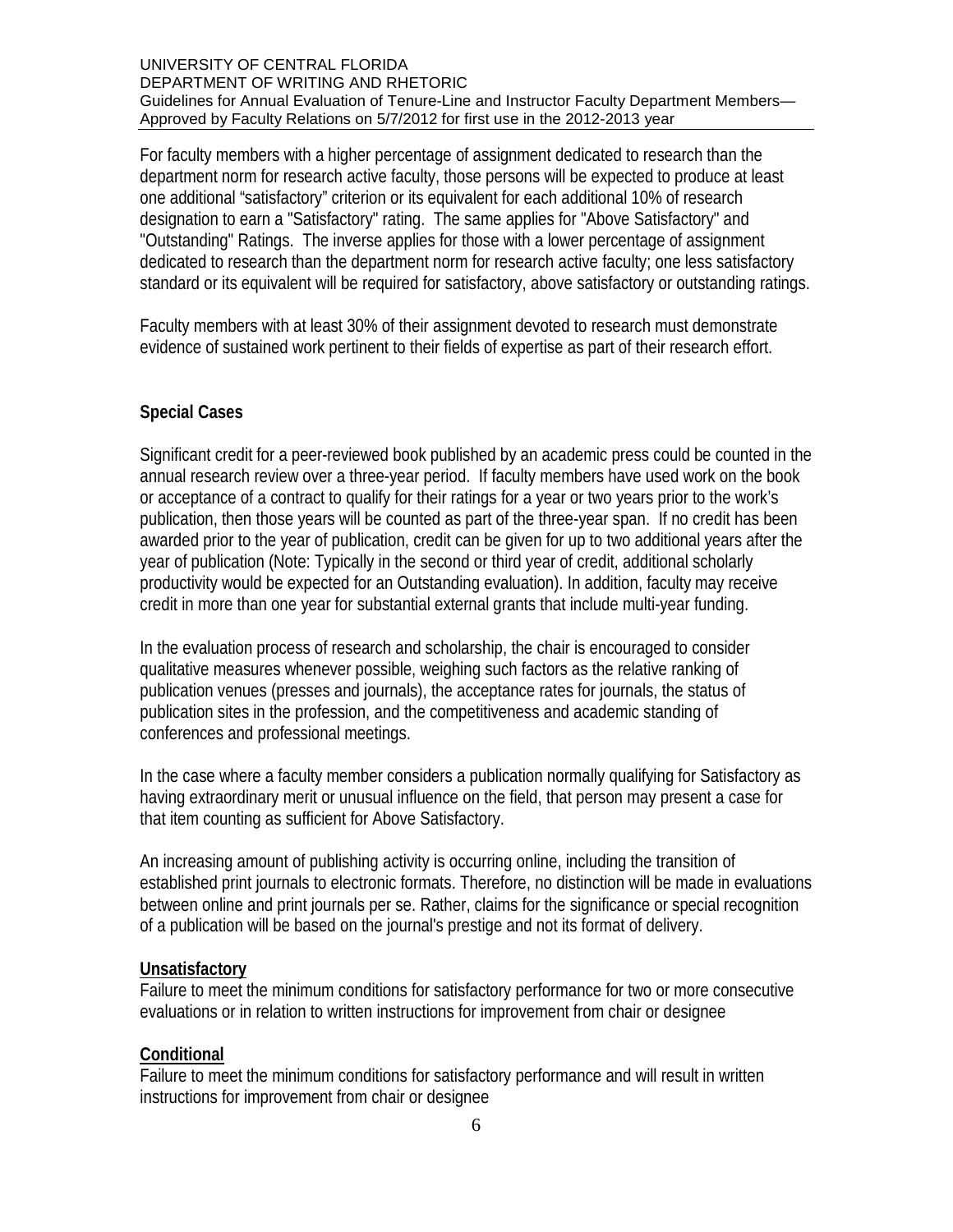# **Satisfactory**

The faculty member will receive a rating of "Satisfactory" for meeting one of the following standards; however, if there are no publications in one year, a faculty member should have a publication or evidence of forthcoming publication in the next year to receive a satisfactory evaluation:

- 1. Fulfills two of the following in any combination: Presents one paper at a national/international conference, presents a second paper at a national/international conference, publishes a substantial book review in a reputable journal, publishes a short piece in a conference proceeding, receives at least a revise-resubmit response from an submission to a peer-reviewed journal or other prestigious venue, receives a grant for research, presents a keynote address at a national or international conference, and submits a proposal for grant funding from an external source
- 2. Publishes an article of at least 5,000 words in a non-peer-reviewed journal or a non-peer reviewed collection or publishes an article in a peer-reviewed conference proceedings
- 3. Publishes an interview (2,500 words or more) with a prominent author in a peer-reviewed journal
- 4. Is awarded an internal grant for research (typically \$500 or more).

# **Above Satisfactory**

The faculty member will receive a rating of "Above Satisfactory" if the faculty member fulfills two (2) of the standards for Satisfactory, or meets one (1) of the following standards plus one (1) of the Satisfactory standards**,** with at least one of them an actual publication:

- 1. Sustained work on a book, of which the quantity and quality of the writing can be documented by samples, a contract, option, or other demonstration that the project is likely to be published by a scholarly or creative press with national distribution and reputation (Note: This item can count no more than twice over a four-year period)
- 2. Publishes an article, creative or scholarly, in a peer-reviewed journal or a book chapter in a peer-reviewed volume
- 3. Publishes a short story or other creative piece (typically 2,500 words or more) in a prestigious national venue
- 4. Publishes an edited collection that does not include substantial original material
- 5. Edits a publication of a special issue of a major national/international journal
- 6. Wins a research award from a national/international organization relevant to the field for an article-length publication
- 7. Is awarded an external grant for research (typically \$1,000 or more)

# **Outstanding**

The faculty member will receive a rating of "Outstanding" if the faculty member meets one of the standards for Above Satisfactory and one other standard for Above Satisfactory or Satisfactory performance with at least one of them an actual publication; or if the faculty member meets one of the following standards:

1. Publishes a single-authored book in the faculty's field published by a scholarly or creative press with a national distribution and prestigious reputation. Book may be interpreted as any major project that undergoes professional review and achieves independent trade or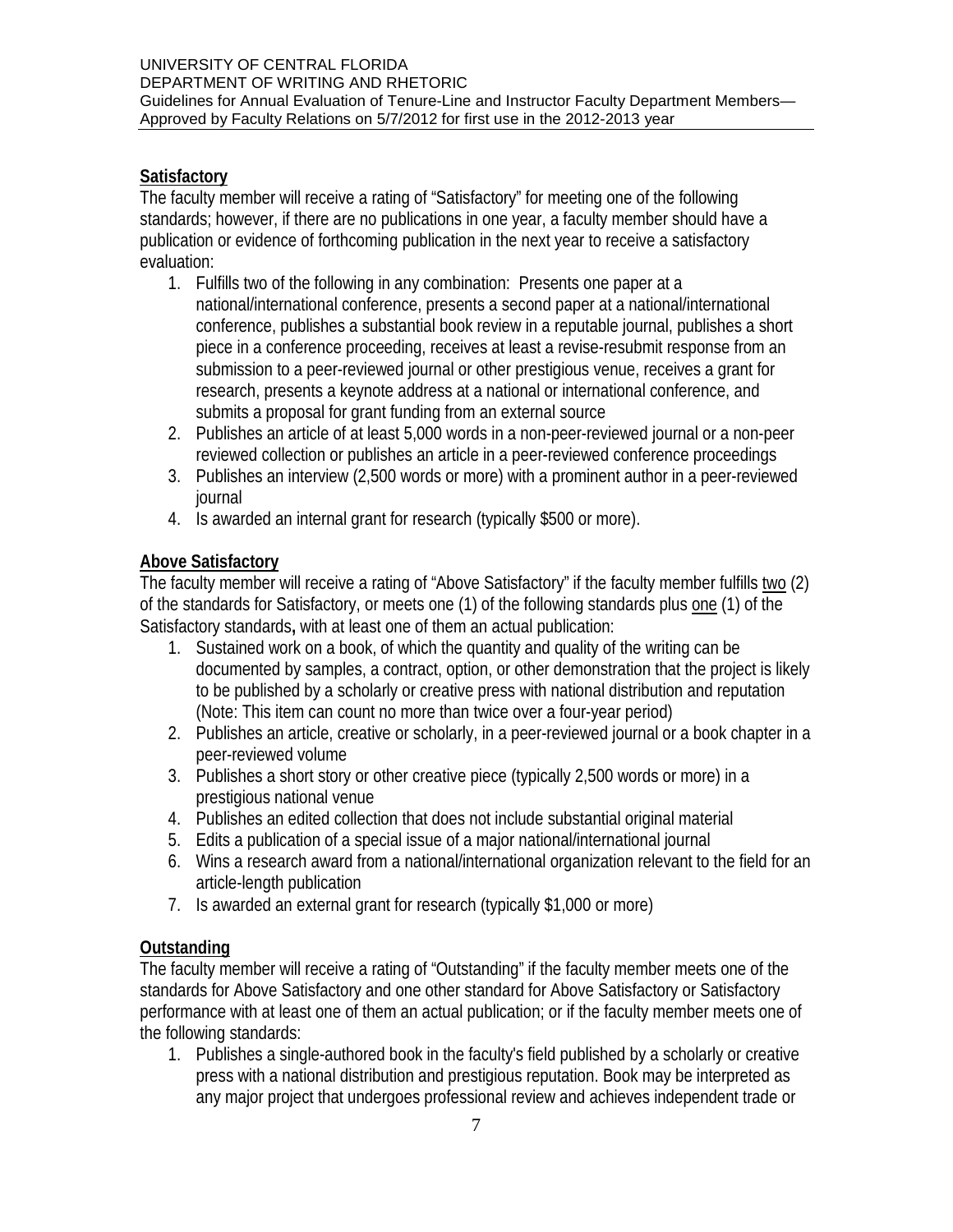academic publication, in particular scholarly works, but also textbooks (textbooks must include substantial original content), independently evaluated scholarly websites, or other significant nonfiction studies; novels; book-length collections of short fiction, literary nonfiction, poems, or articles; or other recognized achievement

- 2. Publishes a jointly authored book by a scholarly or creative press with a national distribution and reputation in which the faculty member can demonstrate at least a 50% contribution (note: lesser levels of contribution do not guarantee an outstanding evaluation)
- 3. Publishes an edited or co-edited book by a scholarly or creative press with a national distribution and reputation (Note: lesser levels of contribution do not guarantee an outstanding evaluation)
- 4. Wins a UCF RIA or SoTL Award
- 5. Wins a CAH or UCF award for research excellence
- 6. Is awarded two or more external grants or one very large or prestigious grant as defined by standards in one's specialty
- 7. Is awarded an external grant along with at least one peer-reviewed publication and one national conference presentation, or the equivalent
- 8. Presents- the keynote address or one of the highlighted plenary addresses at a significant national or international conference, in addition to at least one other conference presentation and one article or book chapter publication, or their equivalent.
- 9. Wins a research award from a national/international organization relevant to the field for a book-length publication

# **III. SERVICE**

All members of the department are expected to share in the work of the department. All members should expect to attend department meetings, serve on department committees, attend UCF graduation ceremonies as needed, and serve in other roles during any term spent in residence at the university when not excused entirely for a period of time, for example when on sabbatical or medical leave. In addition, faculty may engage in service work for the university, for their discipline, and for their profession. Faculty members should not expect to receive a Satisfactory evaluation for service if they do not meet these minimum expectations.

All tenured faculty members are expected to participate actively in the annual cumulative progress evaluation process concerning the tenure-earning faculty; all tenured faculty are expected to participate in the tenure review process when a colleague applies for tenure and promotion to associate professor, and all professors are expected to participate when a colleagues applies for promotion to professor. Senior members are expected to assume leadership and mentorship roles appropriate to their experience and expertise.

Tenure-earning members of the department should take care to avoid (and more senior members should help them to avoid) assuming too many service duties such that they interfere with their more important responsibilities to develop as teachers and scholars.

Standards for tenure-line faculty to achieve a rating of satisfactory, above satisfactory or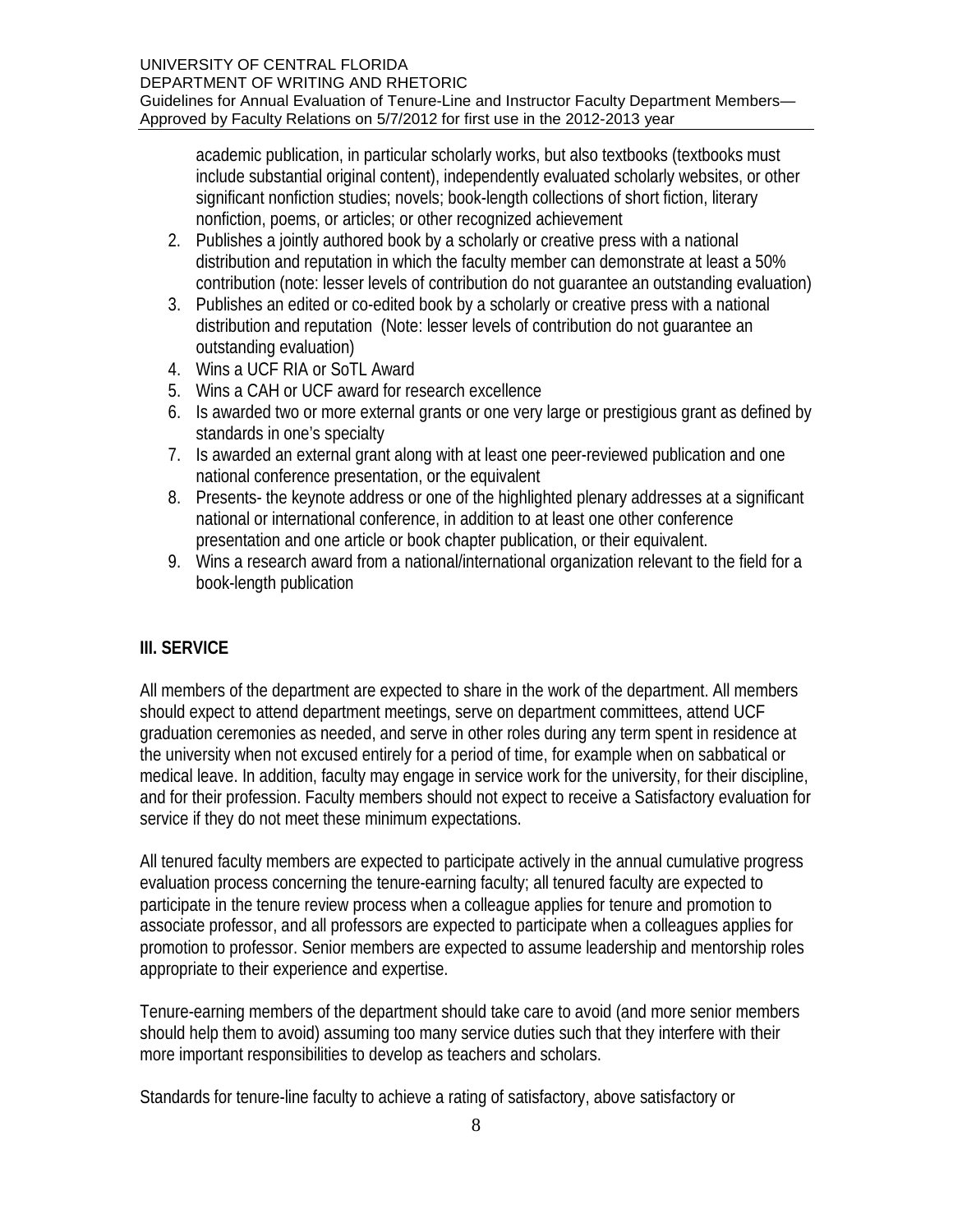outstanding in service for the annual faculty evaluation follow. These standards indicate service at the department, college, university, community, and profession levels.

When the percentage of assignment for service differs from the departmental norm by at least 5%, the standards for assessing a faculty member's service contributions will be adjusted as follows: for each additional 5% allotted to service, an additional item from the list for a satisfactory evaluation will be required to receive a satisfactory, above satisfactory, or outstanding rating. The inverse applies for each 5% of assignment less than the department norm: one less item will be required to receive a satisfactory, above satisfactory or outstanding rating.

Journal editing, for which a faculty member does not receive alternate workload or have a preexisting agreement for its assignment of percentage of effort, may have that work count as "Other Duties." The department chair, in consultation with the faculty member, will stipulate the percentage of effort, up to a maximum of 5%, and whether that percentage is to be deducted from the Research or the Service segment of the annual assignment and will develop special standards for evaluating this "other" duty.

### **Unsatisfactory**

Failure to meet the minimum conditions for satisfactory performance for two or more consecutive evaluations or in relation to written instructions for improvement from chair or designee

### **Conditional**

Failure to meet the minimum conditions for satisfactory performance and will result in written instructions for improvement from chair or designee

### **For a Satisfactory Rating**

The faculty member will receive a rating of "Satisfactory" if the faculty member meets two (2) of the following standards. At least one of these should include service on a department committee or some other activity that fulfills service to the department, unless other arrangements are made with the chair. Also, all faculty members are responsible for providing documentation for all non-UCF service, such as letters of appointment, invitations to review manuscripts, or requests to serve as external evaluators. In addition, to receive credit for any of the items that follow, the service must be at least satisfactory in the judgment of the chair or other relevant supervisor. For example, those who do not attend regularly scheduled committee meetings or complete necessary service work in a timely and professional manner will not get credit for such committee work or other service.

- 1. Serves on one or more departmental standing committees (Curriculum Committee, Composition Committee, Outreach Committee, Department Council, and their subcommittees)
- 2. Chairs or serves on a department or UCF standing or ad hoc (e.g. search) committee or subcommittee
- 3. Advises or provides other substantial service to a student organization
- 4. Serves on a CAH committee (for example, Promotion and Tenure, TIP Criteria, TIP Selection, RIA Selection, Sabbatical, Curriculum, Dean's Advisory Council)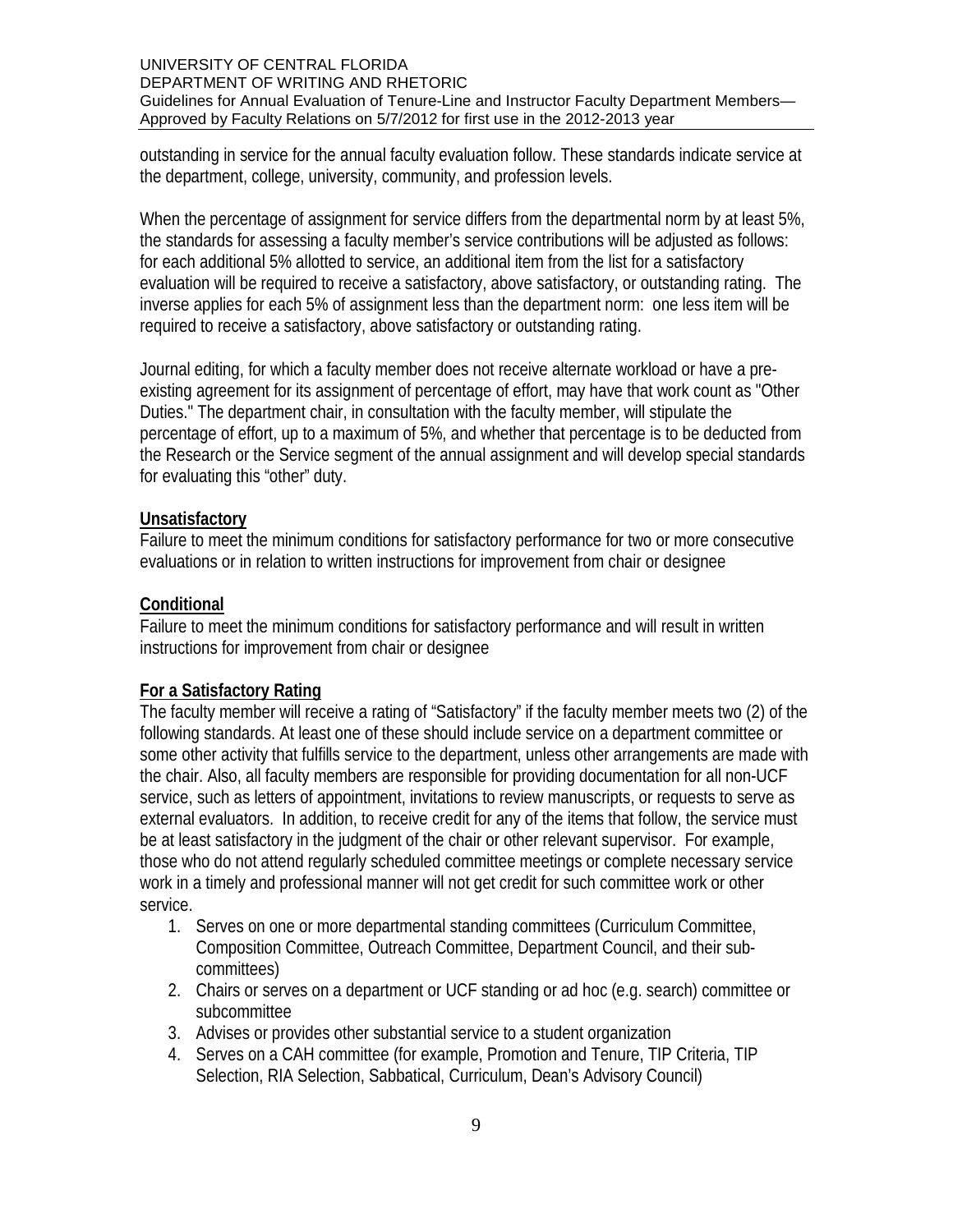### UNIVERSITY OF CENTRAL FLORIDA

DEPARTMENT OF WRITING AND RHETORIC Guidelines for Annual Evaluation of Tenure-Line and Instructor Faculty Department Members— Approved by Faculty Relations on 5/7/2012 for first use in the 2012-2013 year

- 5. Serves on a university committee (for example, Promotion and Tenure, Curriculum, SoTL Selection)
- 6. Serves on Faculty Senate
- 7. Serves on a second department, CAH, university, or Faculty Senate committee.
- 8. Serves as officer, board member or in some other major role for an organization related to UCF
- 9. Gives a public lecture to a local or regional group or organization
- 10. Gives a talk to a public, private, or charter school relevant to the teaching of writing and rhetoric
- 11. Participates in contest judging for the department, the university, a state or national organization, or public, private, or charter school related to the teaching of writing and rhetoric
- 12. Consults with a public, private, or charter school to improve English education
- 13. Organizes a program for K-12 schools in the community
- 14. Serves as an officer for a local, regional, state, national or international professional organization
- 15. Contributes significantly in some other way to a local, regional, state, national or international professional organization (serves on an awards committee, for example)
- 16. Evaluates a manuscript for a professional journal or assesses a book for publication for a press
- 17. Serves as a manuscript review coordinator for a professional journal
- 18. Serves as an editor of a major journal or magazine in the faculty member's discipline (unless this activity is placed under Other Duties in the assignment of effort)
- 19. Serves as a chairperson for, or a moderator on, a panel at a state, regional, national or international professional meeting
- 20. Provides an interview on a subject pertaining to writing and rhetoric studies to a local or national media outlet
- 21. Organizes a public lecture at UCF by a distinguished lecturer from outside the university
- 22. Organizes a professional conference, seminar, or leads a workshop
- 23. Serves on an advisory professional board or an editorial board
- 24. Receives externally funded grants to benefit the university, college, and department concerning a service-related issue
- 25. Mentors students outside the department through a UCF office, such as TRIO, RAMP, or McNair
- 26. Represents the department at two UCF graduation ceremonies in the evaluation period
- 27. Serves as an external tenure and/or promotion reviewer for another institution.
- 28. Facilitates or co-facilitates a Department of Writing and Rhetoric Reading Group
- 29. Serves in a role not listed that the chair designates as fulfilling service to the department
- 30. Edits a department-supported publication (e.g., *Stylus*)

# **For an Above Satisfactory Rating**

The faculty member will receive a rating of "Above Satisfactory" if the faculty member meets four (4) of the preceding standards for satisfactory evaluation.

# **For an Outstanding Rating**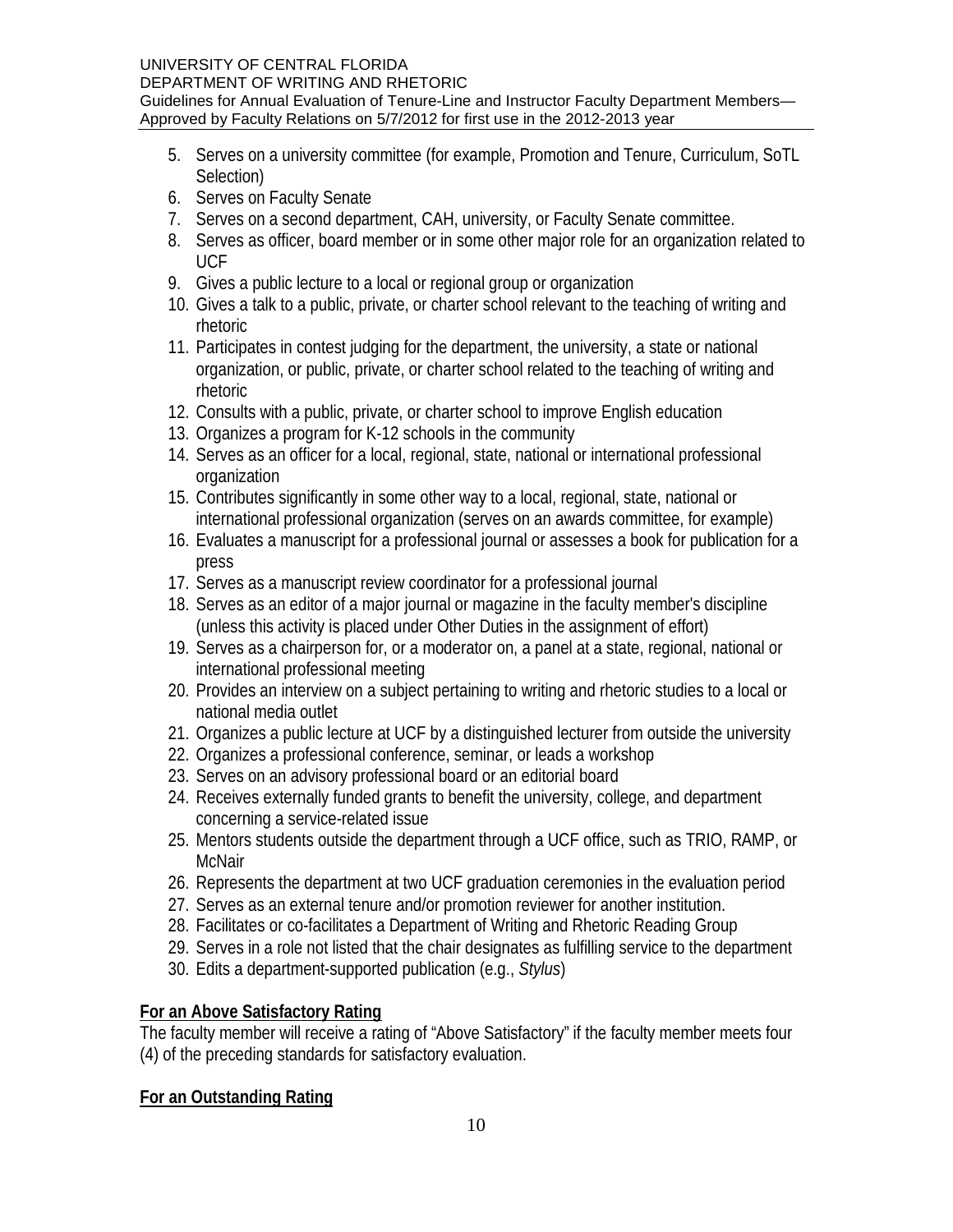The faculty member will receive a rating of "Outstanding" if the faculty member meets six (6) of the preceding standards for satisfactory evaluation or receives a CAH or UCF service award.

# **Special Cases**

Items in the service lists may not be double counted within a single evaluation cycle unless the Chair chooses to give additional credit due to an above average or extraordinary amount of time or effort (e.g., Chair asks a faculty member to chair two standing committees or work on a single assignment is far above average).

# **IV. OTHER ASSIGNMENTS**

By their nature "other" assignments are individual and cannot be evaluated by a single set of criteria. To aid in the definition and evaluations of these assignments, a job description will be prepared for each assignment specifying both regular duties (those that recur each semester or year) and special initiatives (which might be internal to the unit or external). For those with "other" assignments outside of the department, the chair will arrange for feedback from the immediate supervisor to evaluate that portion of the faculty member's FTE. Note: These procedures do not apply to any percentage of a faculty member's assigned FTE that is designated as unevaluated under the collective bargaining agreement.

### **Distinguishing "Other" Activities from Teaching and Service Activities**

"Other" assignments may include teaching, research, or service activities that are similar to those usually counted for teaching, research or service assignments. Therefore, unless there is a prior agreement with the chair, for those with "other" assignments, any pedagogical activities related directly to classroom teaching will be reported and counted as part of the teaching FTE. Pedagogical activities related to the duties described in the job description for the "other" assignment will be reported and counted as part of the "other assignment. The same principle applies for service activities.

# **Evaluation Standards**

Because of the individual nature of "other" assignment, no single set of specific criteria can be developed. However, the following principles guide such evaluations:

1. Expectations for performance will vary according to the percentage of FTE assigned for "other" duties; that is, those with higher FTE percentages assigned to "other" duties will be expected to perform more work than those with lower FTE percentages assigned to "other" duties.

2. For a satisfactory evaluation of an "other" assignment, the faculty members must meet the basic obligations listed in the job description. As much as possible, the threshold for satisfactory performance should be similar to that for teaching or service duties, including such things as meeting deadlines, following university policies, timely response to student and other inquiries, and the timely completion of tasks assigned by one's immediate supervisor.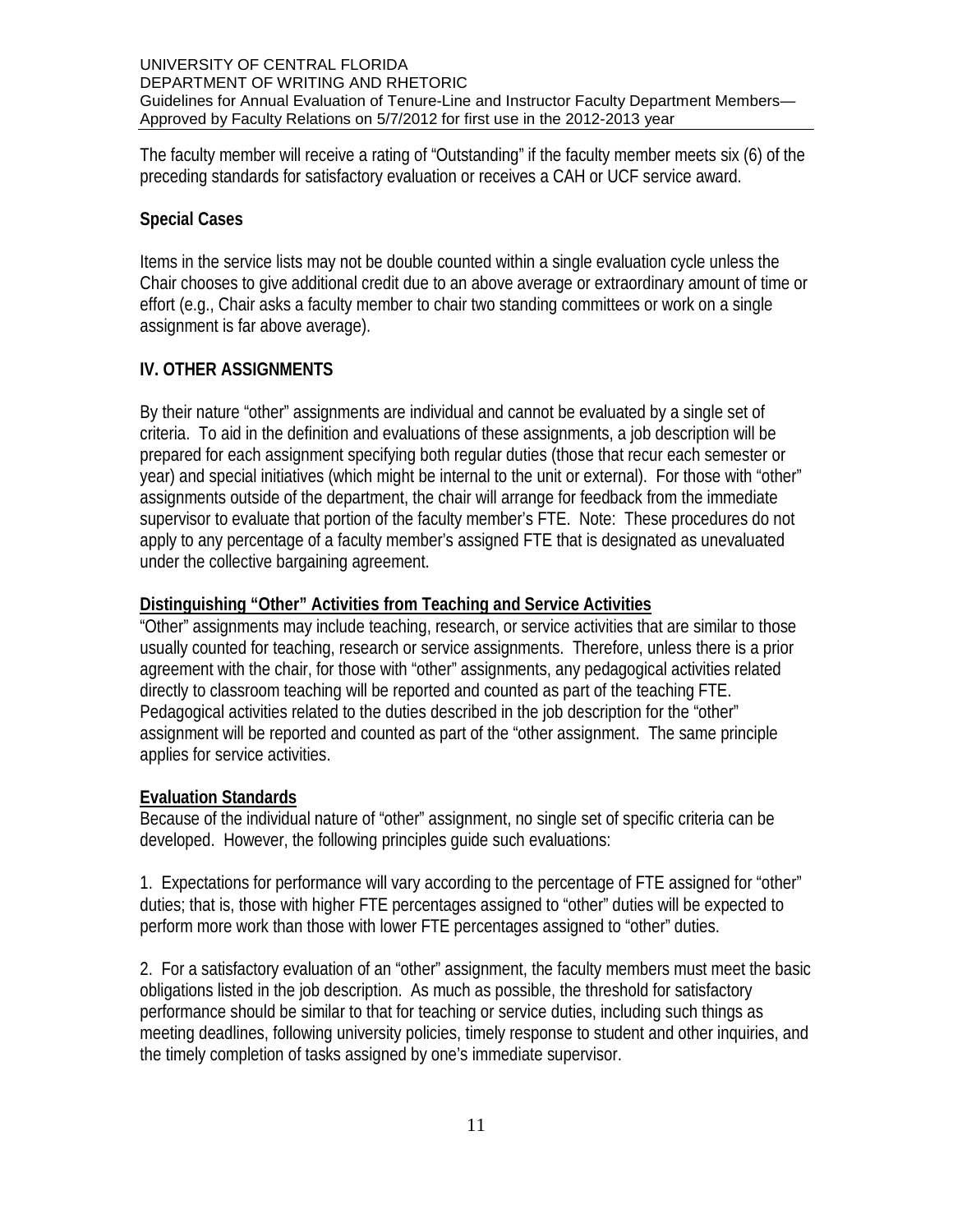3. Evaluations above satisfactory require performance beyond the threshold for satisfactory performance such as innovation in regard to regular duties and completion of special initiatives important to the assignment.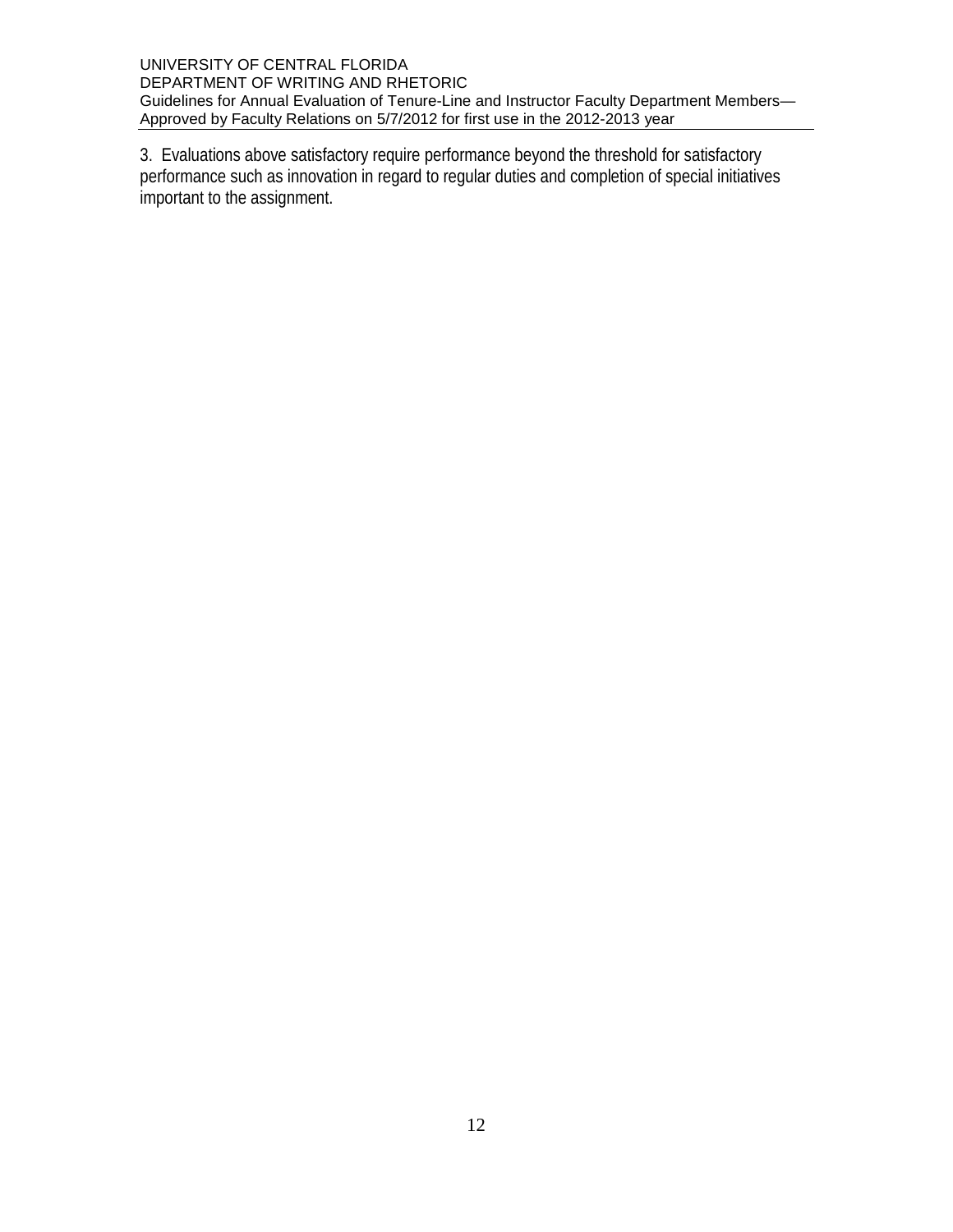# **PART II**

# **Standards and Ratings for Instructors and Visiting Instructors**

The chair of the Writing and Rhetoric Department will evaluate the performance of each instructor or visiting instructor annually and assign a rating of Outstanding, Above Satisfactory, Satisfactory, Conditional, or Unsatisfactory. The allotment of merit pay will be based on these ratings.

- **Unsatisfactory** indicates substandard performance for two or more consecutive evaluations or in relation to written instructions for improvement from chair or designee.
- **Conditional** indicates substandard performance and will result in written instructions for improvement from chair or designee.
- **Satisfactory** indicates performance that is at expectation for the assignment.
- **Above Satisfactory** indicates performance above expectation for the assignment.
- **Outstanding i**s reserved for exceptional performance. It indicates excellence in the profession and adherence to the highest standards.

The overall annual evaluation level for Instructors and Visiting Instructors will be determined according to their percentage of effort in each category–Instructional Activities, Service and Other, if relevant–using a mathematical formula based on each faculty member's distribution of percentage of effort in each category for the given year. The annual percentage of effort assignment for each category will be multiplied according to the following scale (Outstanding  $= 4$ , Above Satisfactory = 3, Satisfactory = 2, Conditional = 1, Unsatisfactory = 0), and the results from each category will be averaged to determine the overall evaluation. The resulting total will be assigned an overall value according to the following scale:

| Outstanding:        | 3.50-4.00     |
|---------------------|---------------|
| Above Satisfactory: | 2.50-3.49     |
| Satisfactory:       | 1.50-2.49     |
| Conditional:        | $0.50 - 1.49$ |
| Unsatisfactory:     | $0.00 - 0.49$ |

Note: A minimum satisfactory evaluation is required in each area of assignment for which at least 5% of annual FTE is assigned in order to receive an above satisfactory or outstanding overall evaluation. If a faculty member receives a less than satisfactory evaluation in any area of assignment for which at least 5% FTE is assigned in two consecutive annual evaluations, he/she cannot receive a rating above conditional for the overall evaluation.

# **Assignment of Percentage of Annual Effort**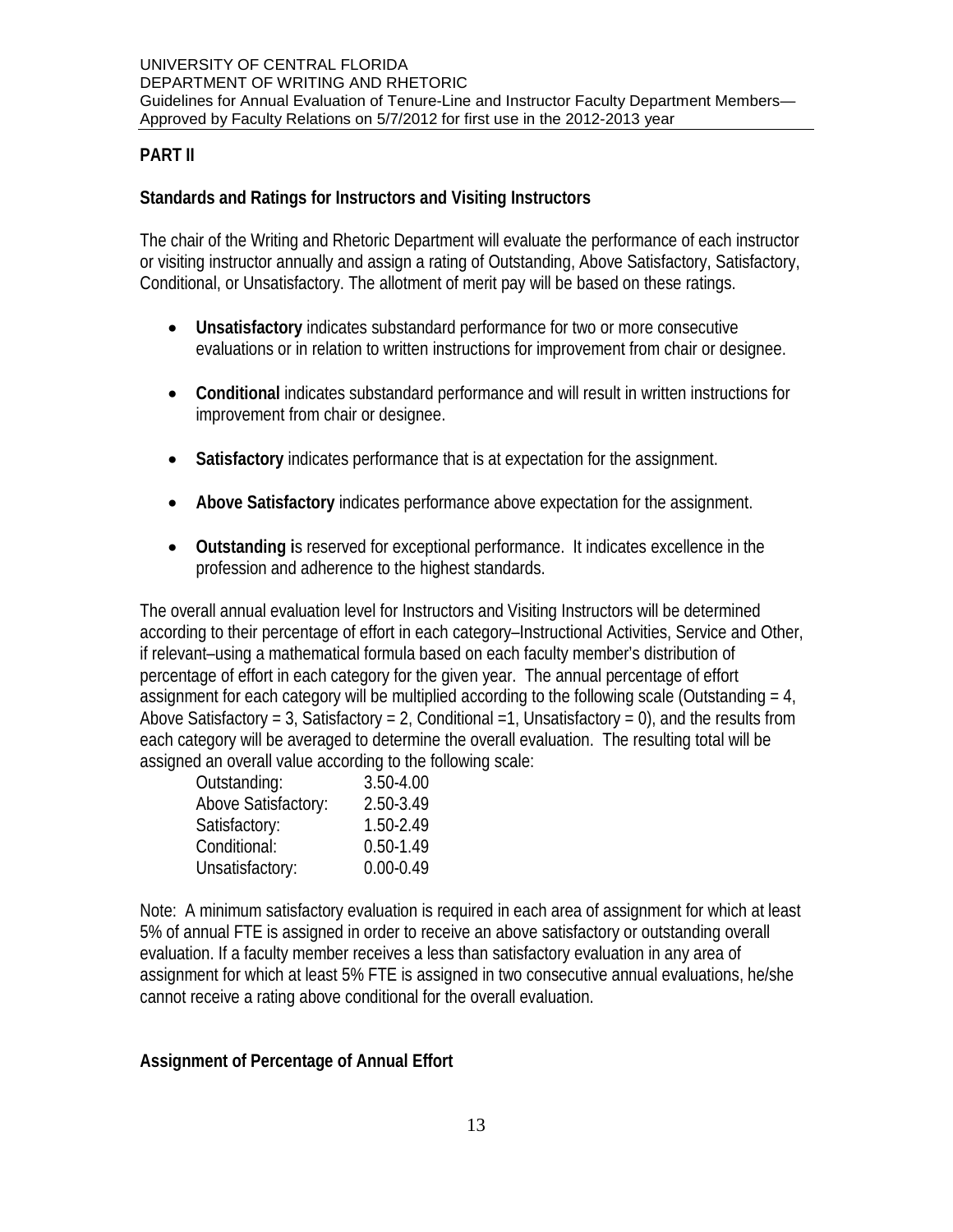Each faculty member's annual assignment of effort will be determined by the department chair and will depend on each person's set of particular duties.

Instructors with a 4/4 teaching load will not be required to engage in research to earn an overall "Satisfactory," "Above Satisfactory," or even "Outstanding" evaluation, which may be based exclusively on the Teaching and Service evaluation standards. Because instructors and visiting instructors usually do not have research assignments, each three-credit course taught (excluding summer courses) will be assigned no less than 10% and no more than 12.5% of the faculty annual effort. Generally, 10% of annual effort will be assigned only for courses that a faculty member has taught before, have an initial enrollment at or below the course standard, do not require any significant revision, or are taught in multiple sections. Overall percentage of effort for teaching may be increased for semesters in which an instructor has three or more different course preparations.

The remaining percentage will be allocated to service unless the instructor requests, and the chair assigns, a portion to research. If effort is assigned to research, the guidelines for tenure-line faculty will apply in proportion to the percentage of the assignment relative to the typical percentage for tenure-line faculty.

### **Special Cases**

Instructors or visiting instructors who receive a research assignment will be evaluated by the chair for that portion of their assigned effort according to standards negotiated at the time the assignment is made.

# **I. TEACHING AND INSTRUCTIONAL ACTIVITIES**

The Department of Writing and Rhetoric is committed to excellence in teaching and maintaining the highest standards of the profession. The criteria that follow set minimum standards for satisfactory performance as well as criteria for assessing contributions to the department's teaching mission that merit above satisfactory or outstanding evaluations

### **Unsatisfactory**

Failure to meet the minimum conditions for satisfactory performance for two or more consecutive evaluations or in relation to written instructions for improvement from chair or designee

### **Conditional**

Failure to meet the minimum conditions for satisfactory performance and will result in written instructions for improvement from chair or designee

# **Satisfactory**

The faculty member will receive a rating of "Satisfactory" in teaching based on fulfilling all of the following standards:

- 1. Meets classes on a regular basis as scheduled or has an appropriate presence in on-line courses or components thereof
- 2. Holds scheduled office hours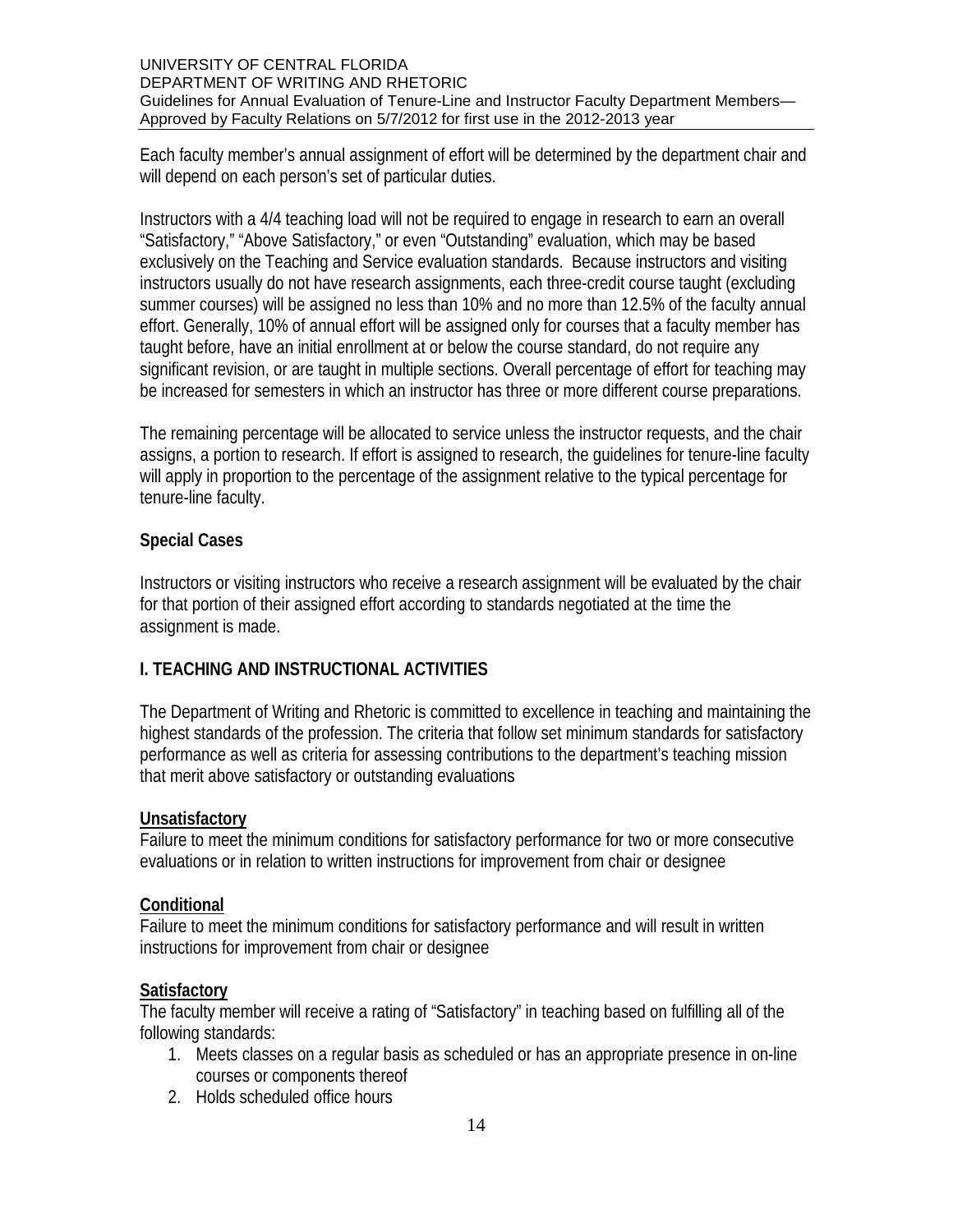- 3. Replies in a timely fashion to student inquiries
- 4. Provides effective and accurate advisement when requested
- 5. Submits book orders on time as required by state legislation
- 6. Provides clear, detailed course syllabi that meet the university requirements
- 7. Provides regular evaluative feedback on student assignments
- 8. Meets with students during the final examination period in compliance with university regulations
- 9. Submits grades on time

### **Above Satisfactory**

The faculty member will receive a rating of "Above Satisfactory" if the faculty member meets the standards for a "Satisfactory" rating and in addition attains four of the following (Note: those who have observation of teaching staff and conducting workshops as part of their administrative assignments for "other" duties may not count those activities for teaching as well):

- 1. Has student evaluations in a majority of courses above the department or college mean. This standard will be measured by a comparison of the Overall Assessment of Instructor category for excellent and very good.
- 2. Provides independent study courses or supervises an internship that totals at least two hours of semester credit (documentation of the work completed with students must be provided)
- 3. Teaches three or more different courses (different preparations include different delivery modes—"M" "W") in the annual evaluation period (excluding courses taught in summer term)
- 4. Teaches a new preparation (includes a course taught for the first time, a course taught in a new mode of delivery, or a new topic in a special topics course)
- 5. Performs some other noteworthy teaching activity that is not included in other items. Faculty must provide documentation of such noteworthy activity, and such activities must be approved by the chair or his/her designee.
- 6. Creates and delivers a new service learning component or approach (consisting of at least one major assignment) within a course; course must be officially designated as a university service learning course or recognized by the chair as meeting the university service learning guidelines
- 7. Participates in required orientations and at least two workshops related to the teaching of writing and rhetoric
- 8. Creates teaching materials shared with other faculty as vetted by the chair, the director of Writing Outreach Programs, the director of Degree Programs, or their designees (e.g. creates new course material in an FCTL workshop or shares the shell for an M or W course with another faculty member and serves as a mentor for that faculty member).
- 9. Observes teaching staff as an invited classroom evaluator as needed by the chair, director of Writing Outreach Programs, director of Degree Programs, or their designees.
- 10. Mentors new teaching staff: shares ideas, assignments, best practices, and syllabi with new faculty and GTAs as needed by the director of Writing Outreach Programs, director of Degree Programs, or their designees.
- 11. Presents a national/international or other prestigious conference paper related to teaching or subjects taught (applies only for those without a research assignment).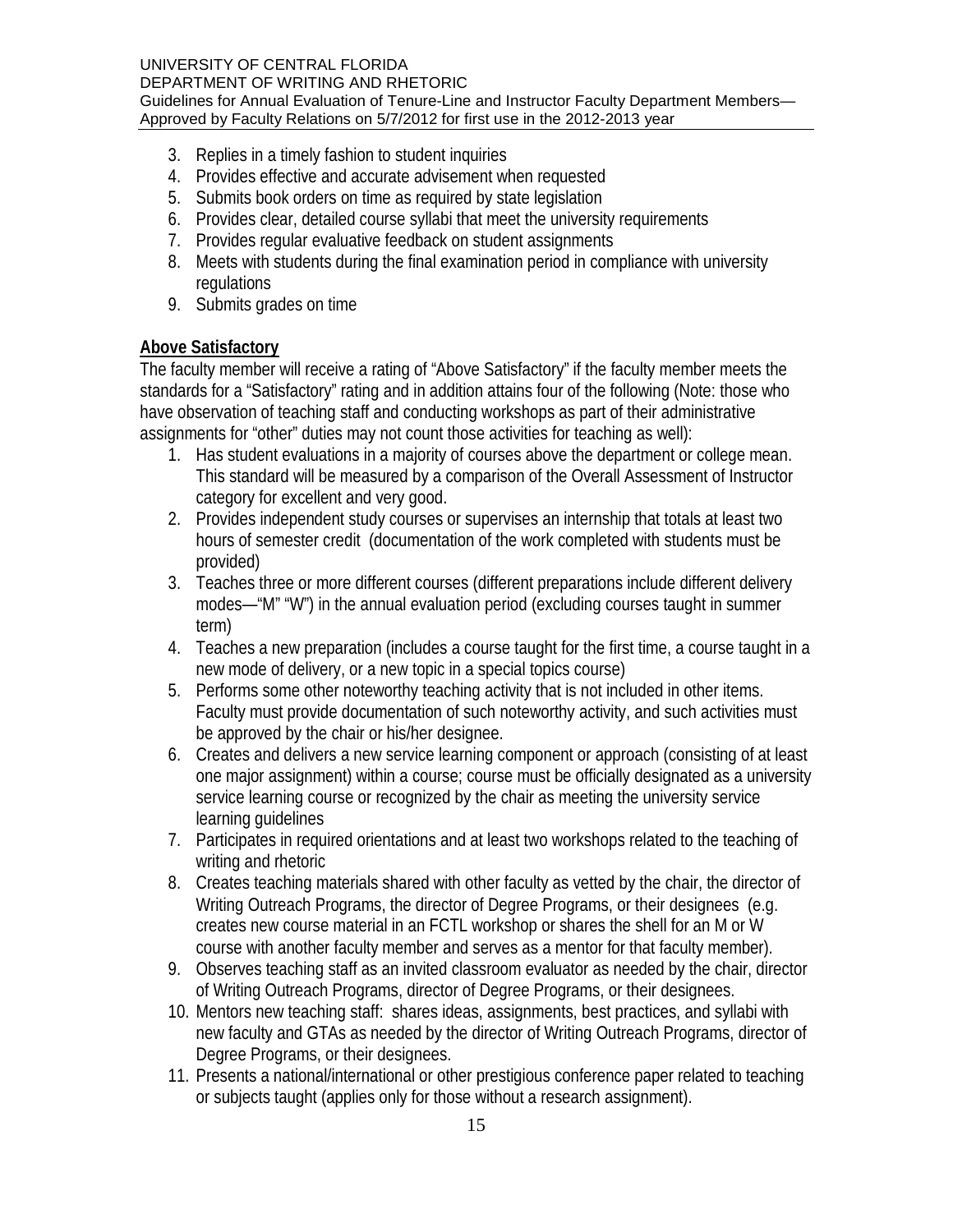- 12. Completes a faculty development institute sponsored by the UCF Faculty Center for Teaching and Learning or an equivalent workshop conducted by a professionally recognized organization (Note: the same FCTL workshop cannot be used in item #7 or item #13)
- 13. Receives a university grant awarded for developing teaching materials (e.g., FCTL, Information Fluency)
- 14. Conducts a peer-reviewed workshop related to the teaching and learning of writing and rhetoric or conducts a similar invited workshop at another university
- 15. Mentoring a student who successfully publishes or publicly presents writing originally produced in his/her own writing class
- 16. Serves as a member of a completed Honors in the Major thesis committee
- 17. Serves as a member of two additional completed Honors in the Major thesis committees
- 18. Creates a substantive teaching portfolio in conjunction with a workshop (must submit documentation from the workshop organizer that an acceptable portfolio was completed)
- 19. Teaches a graduate course in which the Overall Assessment of Instructor rating for excellent and very good are at or above department and college averages (only available for those with terminal degrees)
- 20. Develops and teaches an Honors interdisciplinary seminar in which the Overall Assessment of Instructor rating for excellent and very good are at or above department and college averages

# **Outstanding**

The faculty member will receive a rating of "Outstanding" if the faculty member meets the standards for a "Satisfactory" rating and in addition attains one of the following:

- 1. Fulfills a total of six of the standards in the "Above Satisfactory" category
- 2. Wins a UCF TIP Award
- 3. Wins a CAH or UCF excellence in teaching award
- 4. Wins a teaching award from a regional, national, or international organization in the faculty member's discipline (Note: Appropriate documentation must be supplied by the faculty member.)
- 5. Publishes a peer-reviewed or other significant pedagogical article (Note: this criterion applies only to those without assignment of FTE for research.)
- 6. Receives a significant external grant related to the faculty member's university teaching

# **II. SERVICE**

All members of the department are expected to share in the work of the department. All members should expect to attend department meetings, serve on department committees, and serve in other roles during any term spent in residence at the University (for example, when not excused entirely for a period of time for sabbatical or medical leave). In addition, faculty may engage in service work for the University, for their discipline, and for their profession.

Standards for instructors and visiting instructors to achieve a rating of "Satisfactory," "Above Satisfactory," or "Outstanding" in service for the annual faculty evaluation follow. These standards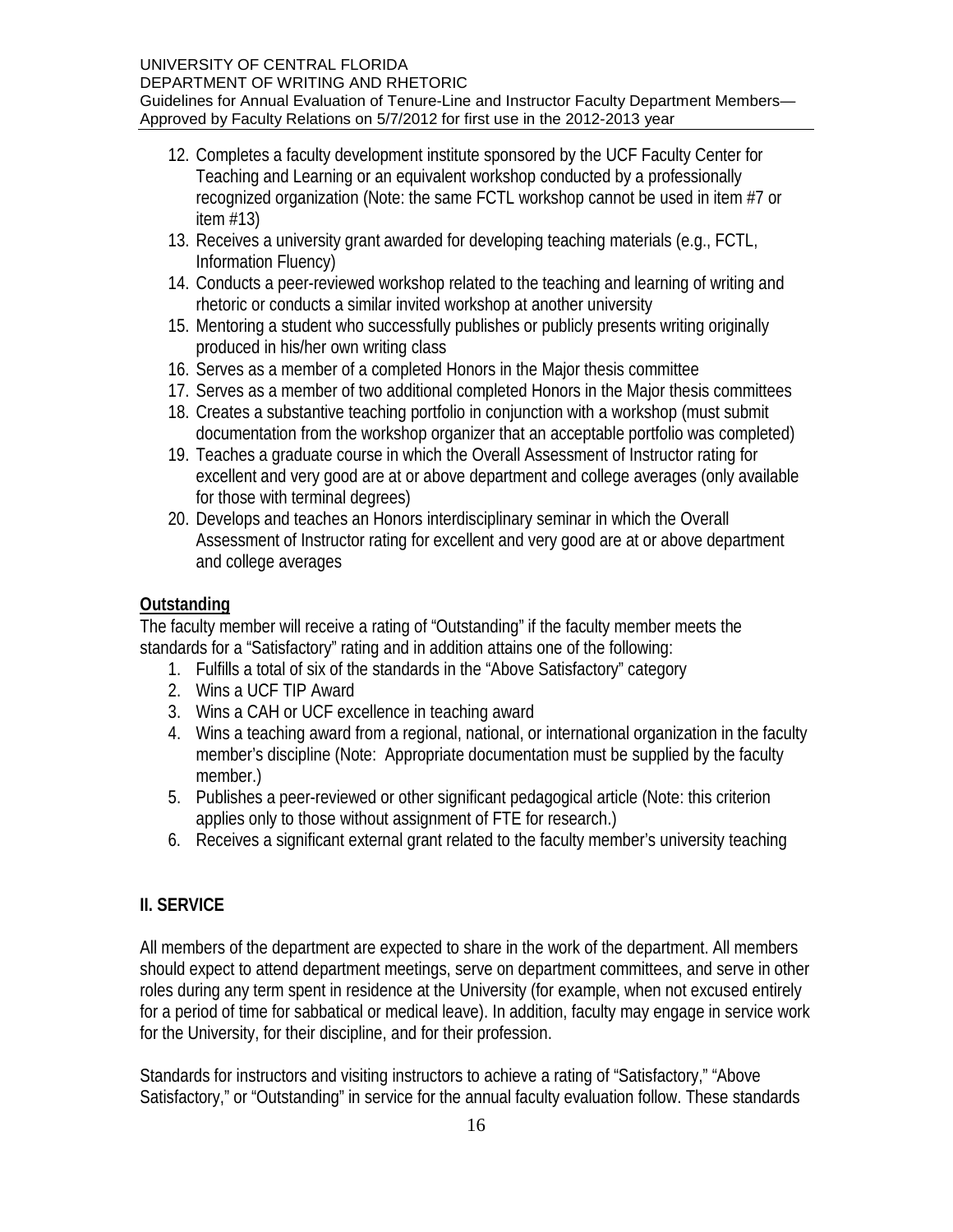indicate service at the department, college, university, community, and profession levels.

When the percentage of assignment for service differs from the departmental norm by at least 5%, the standards for assessing a faculty member's service contributions will be adjusted as follows: for each additional 5% allotted to service, an additional item from the list for a satisfactory evaluation will be required to receive a satisfactory, above satisfactory, or outstanding rating. The inverse applies for each 5% of assignment less than the department norm: one less item will be required to receive a satisfactory, above satisfactory or outstanding rating.

### **Unsatisfactory**

Failure to meet the minimum conditions for satisfactory performance for two or more consecutive evaluations or in relation to written instructions for improvement from chair or designee

### **Conditional**

Failure to meet the minimum conditions for satisfactory performance

### **For a Satisfactory Rating**

The faculty member will receive a rating of "Satisfactory" if the faculty member meets two (2) of the following standards. At least one of these should include service on a department committee or some other activity that fulfills service to the department, unless other arrangements are made with the chair. Also, all faculty members are responsible for providing documentation for all non-UCF service, such as letters of appointment, invitations to review manuscripts, or requests to give talks related to the person's work at UCF. In addition, to receive credit for any of the items that follow, the service must be at least satisfactory in the judgment of the chair or other relevant supervisor. For example, those who do not attend regularly scheduled committee meetings or complete necessary service work in a timely and professional manner will not get credit for such committee work or other service.

- 1. Serves on a program or departmental standing or ad hoc committee (Curriculum Committee, Composition Committee, Outreach Committee, Department Council, Search Committee, and their sub-committees)
- 2. Advises or provides other substantial service to a student organization
- 3. Serves on a CAH committee
- 4. Serves on a university committee
- 5. Serves on Faculty Senate
- 6. Serves on a second department, CAH, university, or Faculty Senate committee.
- 7. Serves as officer, board member or in some other major role for an organization related to UCF.
- 8. Gives a public lecture to a local or regional group or organization
- 9. Gives a talk to a public, private, or charter school
- 10. Participates in contest judging for the department, the university, a state or national organization, or public, private, or charter school that is related to the teaching of writing and rhetoric
- 11. Consults with a public, private, or charter school to improve English education
- 12. Organizes a program for K-12 schools in the community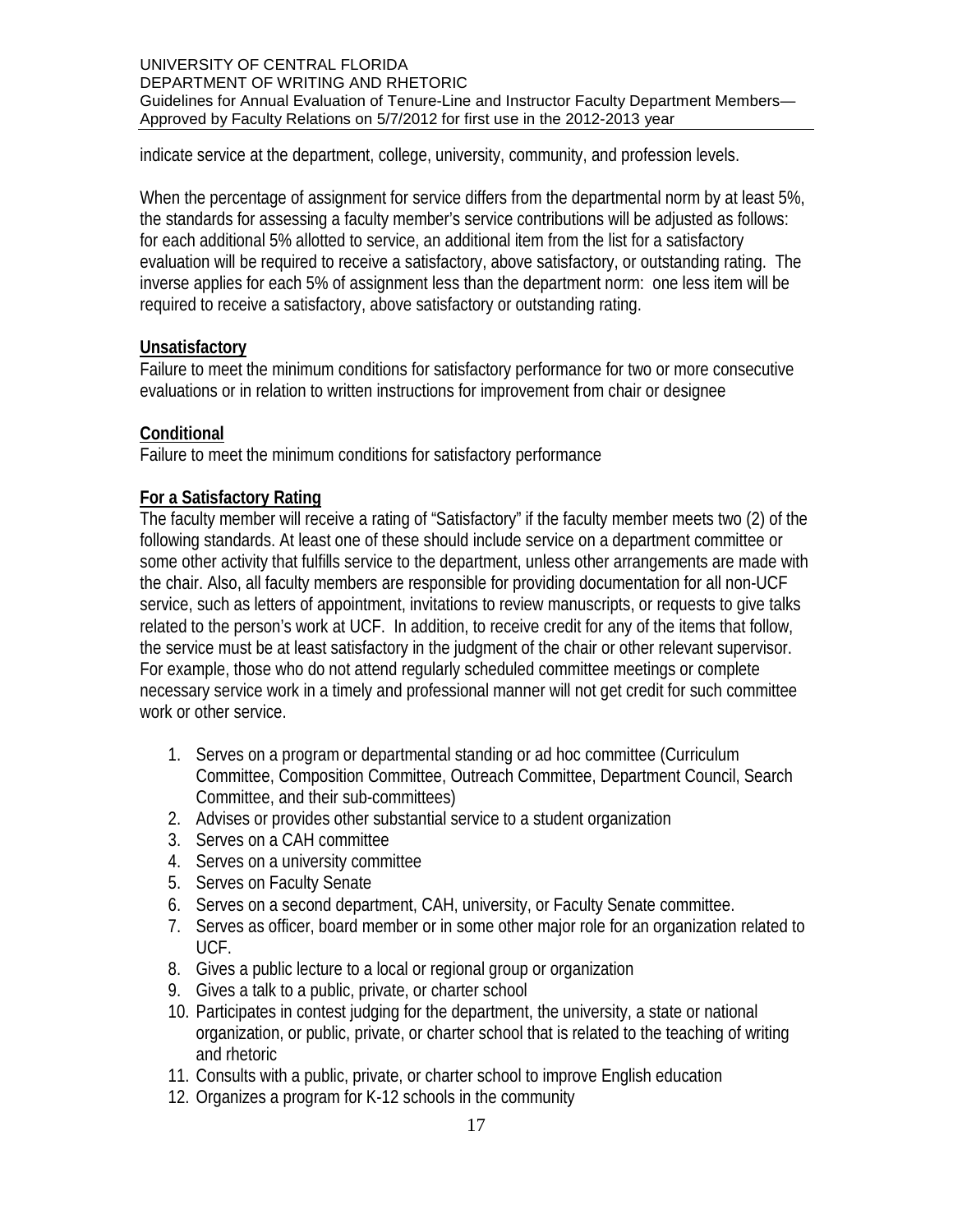- 13. Serves as an officer or as a committee member for a local, regional, state, national or international professional organization
- 14. Contributes significantly in some other way to a local, regional, state, national or international professional organization (serves on an awards committee, for example)
- 15. Evaluates a manuscript for a professional journal or a book publisher
- 16. Serves as a manuscript review coordinator for a professional journal
- 17. Serves as a chairperson, moderator, or participant on a panel at a state, regional, national or international professional meeting
- 18. Provides an interview on a subject pertaining to writing and rhetoric studies to a local or national media outlet
- 19. Organizes a public lecture at UCF by a distinguished lecturer from outside the university
- 20. Organizes a professional conference, seminar, or conducts a workshop for a state, regional, national or international professional organization
- 21. Serves on an advisory professional board or an editorial board
- 22. Receives an externally funded grant that benefits the university, college, or department in support of a service-related issue
- 23. Leads a workshop related to the teaching of writing and rhetoric (e.g., FCTL workshop)
- 24. Serve as faculty liaison to a university entity (e.g., library acquisitions)
- 25. Writes a successful application for the purchase of equipment needed for UCF classrooms
- 26. Mentors students outside the department through a UCF office, such as TRIO, RAMP, or **McNair**
- 27. Represents the department at two UCF graduation ceremonies in the evaluation period
- 28. Serves in a role not listed that the Chair designates as fulfilling service to the Department.
- 29. Edits a department-supported publication (e.g., *Stylus*)
- 30. Facilitates or co-facilitates a Department of Writing and Rhetoric Reading Group

# **For an Above Satisfactory Rating**

The faculty member will receive a rating of "Above Satisfactory" if the faculty member meets four (4) of the preceding standards for satisfactory evaluation.

# **For an Outstanding Rating**

The faculty member will receive a rating of "Outstanding" if the faculty member meets six (6) of the preceding standards for satisfactory evaluation or wins a CAH or UCF service award.

# **IV. OTHER ASSIGNMENTS**

By their nature "other" assignments are individual and cannot be evaluated by a single set of criteria. To aid in the definition and evaluations of these assignments, a job description will be prepared for each assignment specifying both regular duties (those that recur each semester or year) and special initiatives (which might be internal to the unit or external). For those with "other" assignments outside of the department, the chair will arrange for feedback from the immediate supervisor to evaluate that portion of the faculty member's FTE. Note: These procedures do not apply to any percentage of a faculty member's assigned FTE that is designated as unevaluated under the collective bargaining agreement.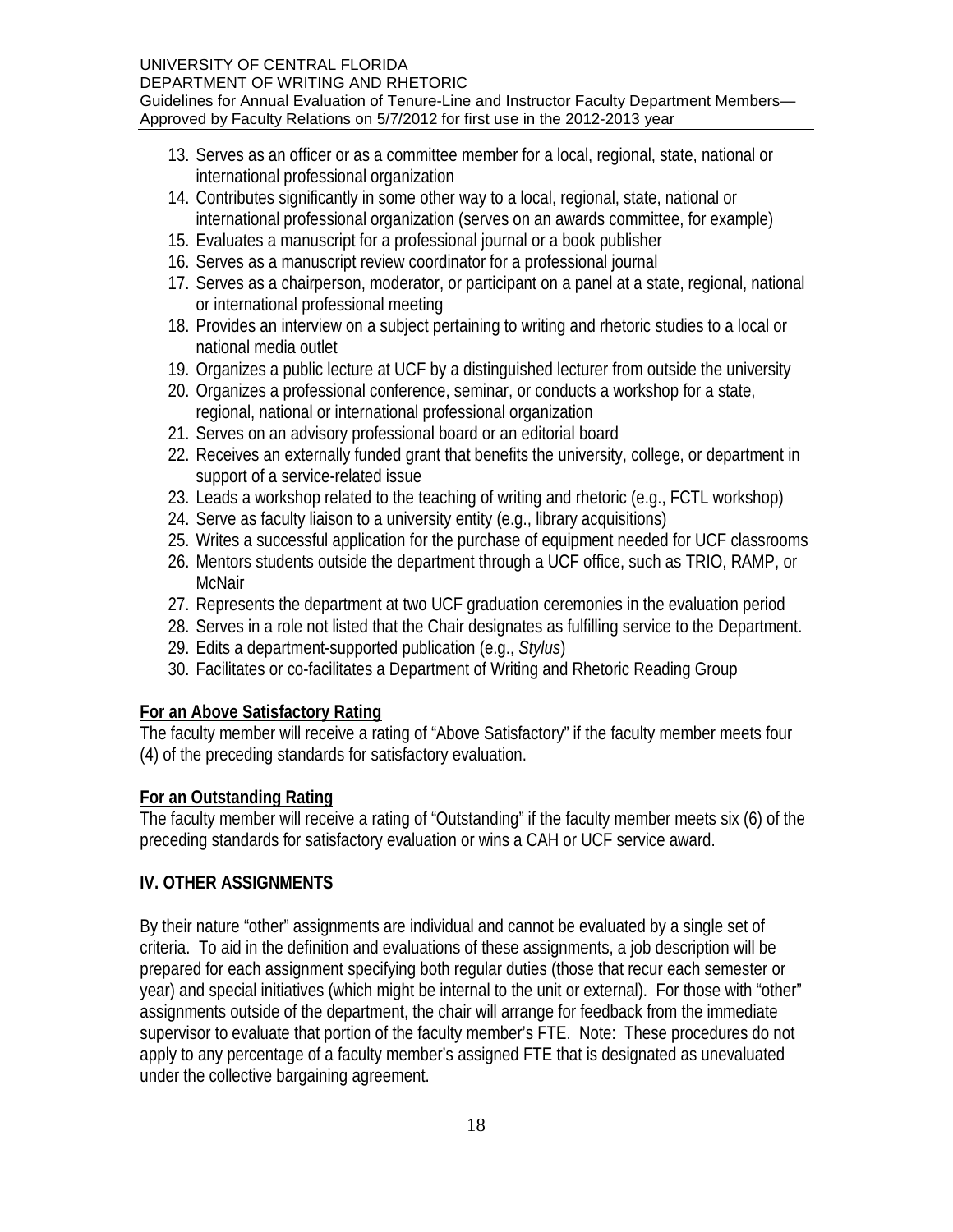### **Distinguishing "Other" Activities from Teaching and Service Activities**

"Other" assignments may include teaching or service activities that are similar to those usually counted for teaching or service assignments. Therefore, unless there is a prior agreement with the chair, for those with "other" assignments, any pedagogical activities related directly to classroom teaching will be reported and counted as part of the teaching FTE. Pedagogical activities related to the duties described in the job description for the "other" assignment will be reported and counted as part of the "other assignment. The same principle applies for service activities.

### **Evaluation Standards**

Because of the individual nature of "other" assignment, no single set of specific criteria can be developed. However, the following principles guide such evaluations:

1. Expectations for performance will vary according to the percentage of FTE assigned for "other" duties; that is, those with higher FTE percentages assigned to "other" duties will be expected to perform more work than those with lower FTE percentages assigned to "other" duties.

2. For a satisfactory evaluation of an "other" assignment, the faculty members must meet the basic obligations listed in the job description. As much as possible, the threshold for satisfactory performance should be similar to that for teaching or service duties, including such things as meeting deadlines, following university policies, timely response to student and other inquiries, and the timely completion of tasks assigned by one's immediate supervisor.

3. Evaluations above satisfactory require performance beyond the threshold for satisfactory performance such as innovation in regard to regular duties and completion of special initiatives important to the assignment.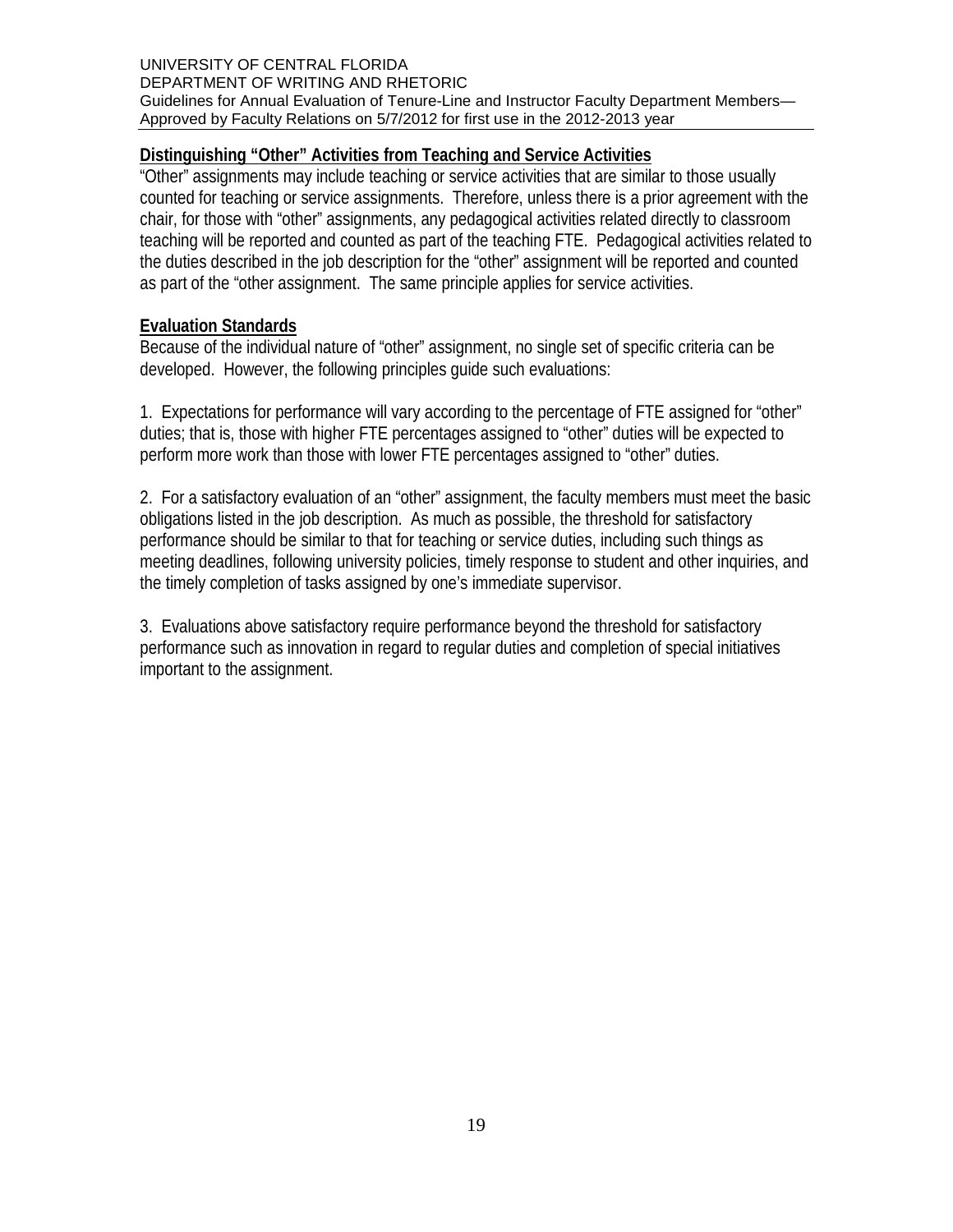# **PART III**

# **Appeal**

The first recourse for anyone dissatisfied with the result of this process is a detailed discussion of the evaluation with the chair.

Following this, any faculty member who still feels that a rating is inaccurate or unfair may request a formal review. This request for formal review is entirely voluntary on the part of the faculty member concerned, and the results are advisory to the chair. This request for a formal departmental review must occur within 30 days of the faculty member's discussion of the evaluation with the chair. Faculty members should be aware that this review is separate from the Grievance process delineated in the Collective Bargaining Agreement and that they may also file a formal grievance at that time (information about grievances is available at www.collectivebargaining.ucf.edu). Note: However, the two processes cannot be pursued simultaneously. If a faculty member chooses to pursue the departmental appeal procedure, a grievance may not be filed until the departmental process is complete. The departmental review will be conducted by a Special Review Panel, composed of three (3) members selected as follows:

- 1. Chair of the panel (the annual evaluations mediator): a tenured member of the department, elected to a two-year term at the time all committees are chosen.
- 2. A faculty member selected by the chair.
- 3. A faculty member selected by the appellate.

# **Procedures for the Special Review Panel:**

The faculty member requesting the appeal has 10 days following the request for a formal appeal to provide all requested supporting documentation to the annual evaluations mediator. The committee then must meet and decide on the matter within 14 days after the faculty member complies with the request for supporting documentation.

Once the chair and faculty member have chosen their representatives, the annual evaluations mediator will request that the department make three copies of the following materials available to members of the committee. Personnel documents, such as the Chair's Annual Evaluation and the faculty member's dispute, are confidential and should not be discussed or shared outside of this committee.

The appellate must supply the following documents:

- 1. The Writing and Rhetoric department's annual evaluation guidelines
- 2. The faculty member's Chair's Annual Evaluation [Note: by choosing to engage in this appeal process, the appellate gives permission for his/her chair's annual evaluation to be read by those involved in the process.]